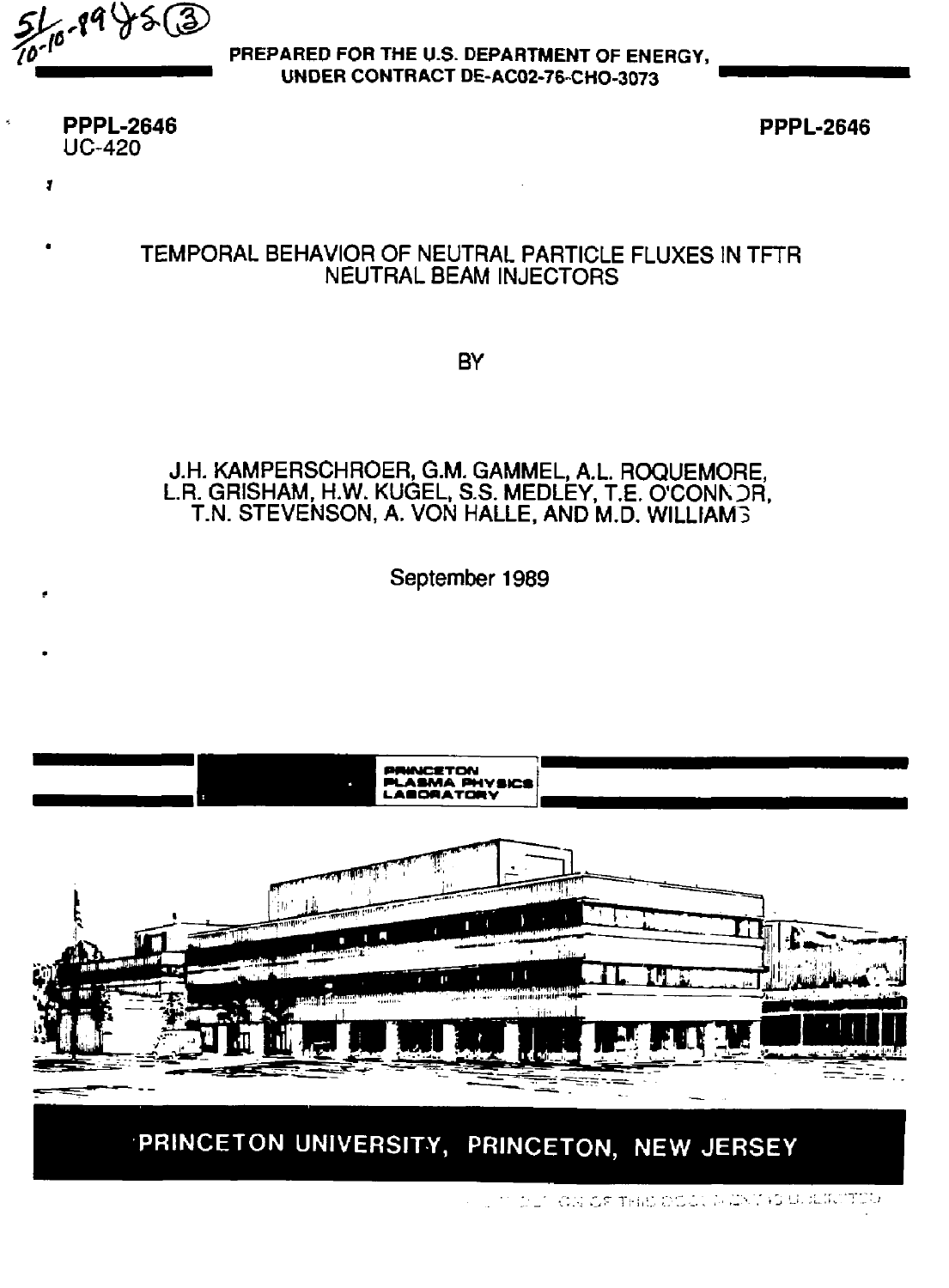## **NOTICE**

**t** 

Available from:

National Technical Information Service U.S. Department of Commerce 5285 Port Royal Road Springfield, Virginia 22161 703-487-4650

Use the following price codes when ordering:

| Price: | Printed Copy A03 |     |
|--------|------------------|-----|
|        | Microfiche       | A01 |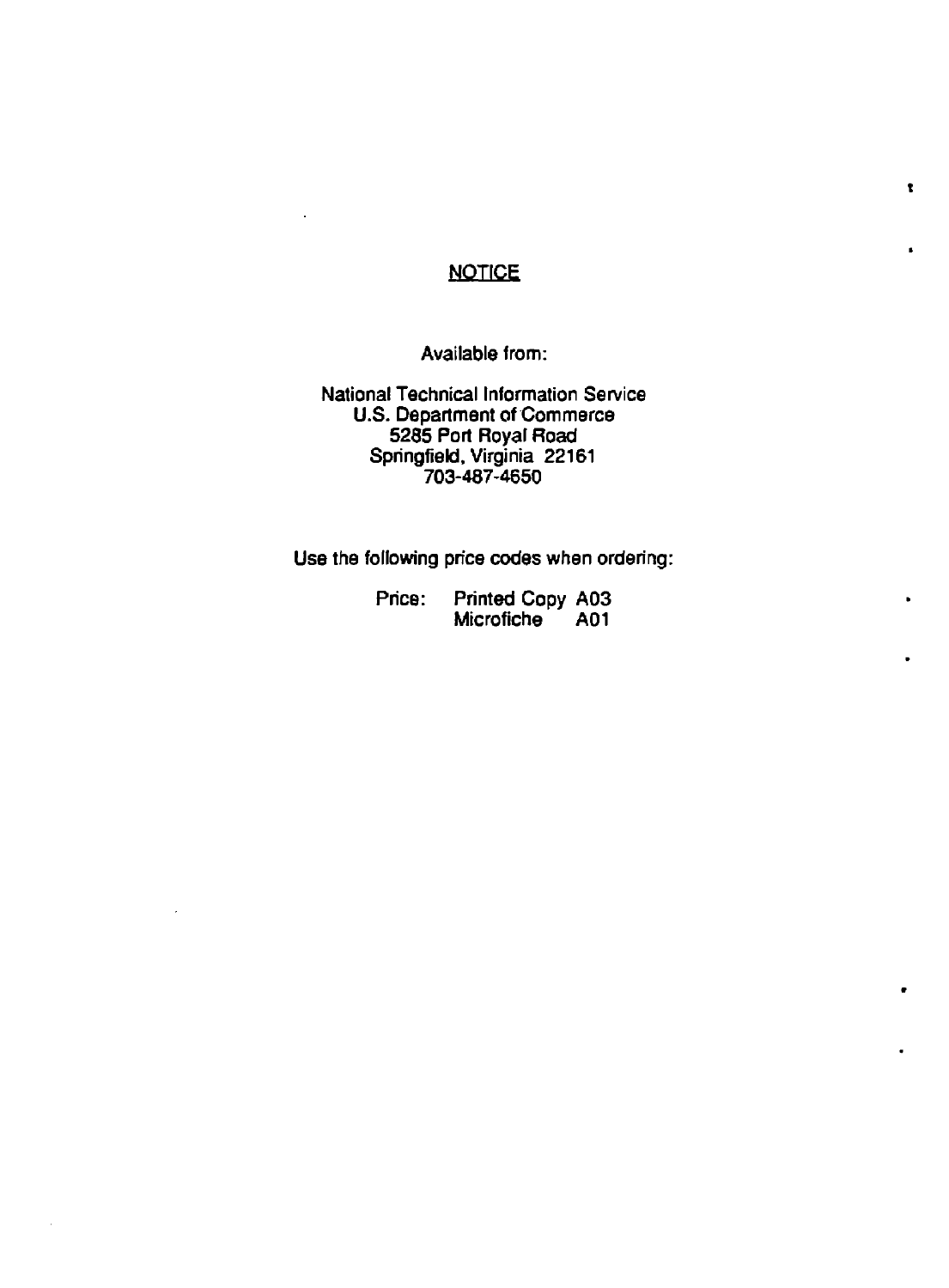### **Temporal Behavior of Neutral Particle Fluxes in TFTR Neutral Beam Injectors**

x

J. H. Kamperschroer, G. M. Gammel, A. L. Roquemore, L. R. Grisham, H. W. Kugel, S. S. Medley, T. E. O'Connor, T. N. Stevenson, A. von Halle, and M. D. Williams *Princeton Plasma Physics Laboratory, Princeton University, PO Box 451, Princeton, NJ 08543* 

### ABSTRACT

Data from an E IB charge exchange neutral analyzer (CENA), which views down the axis of a neutral beamline through an aperture in the target chamber calorimeter of the TFTR neutral beam test facility, exhibit two curious effects. First, there is a turn-on transient lasting tens of milliseconds having a magnitude up to three times that of the steady-state level. Second, there is a 720 Hz, up to 20% peak-to-peak, fluctuation persisting the entire pulse duration. The turn-on transient occurs as the neutralizer/ion source system reaches a new pressure equilibrium following the effective ion source gas throughput reduction by particle removal as ion beam. Widths of the transient are a function of the gas throughput into the ion source, decreasing as the gas supply rate is reduced. Heating of the neutralizer gas by the beam is assumed responsible, with gas temperature increasing as gas supply rate is decreased. At  $\log$  gas supply rates, the transient is primarily due to dynamic changes in the neutralizer line density and/or beam species composition. Light emission from the drift duct corroborate the CENA data. At high gas supply rates, dynamic changes in component divergence and/or spatial profiles of the source plasma are necessary to explain the observations. The 720 Hz fluctuation is attributed to a *3%* peak-to-peak ripple of 720 Hz on the arc power supply amplified by the quadratic relationship between beam divergence and beam current. Tight collimation by CENA apertures cause it to accept a very small part of the ion source's velocity space, producing a signal linearly proportional to beam divergence. Estimated fluctuations in the peak power density delivered to the plasma under these conditions are a modest 3-8% peak to peak. The effects of both phenomena on the injected neutral beam can be ameliorated by careful operation of the ion sources.



 $t^{\flat}$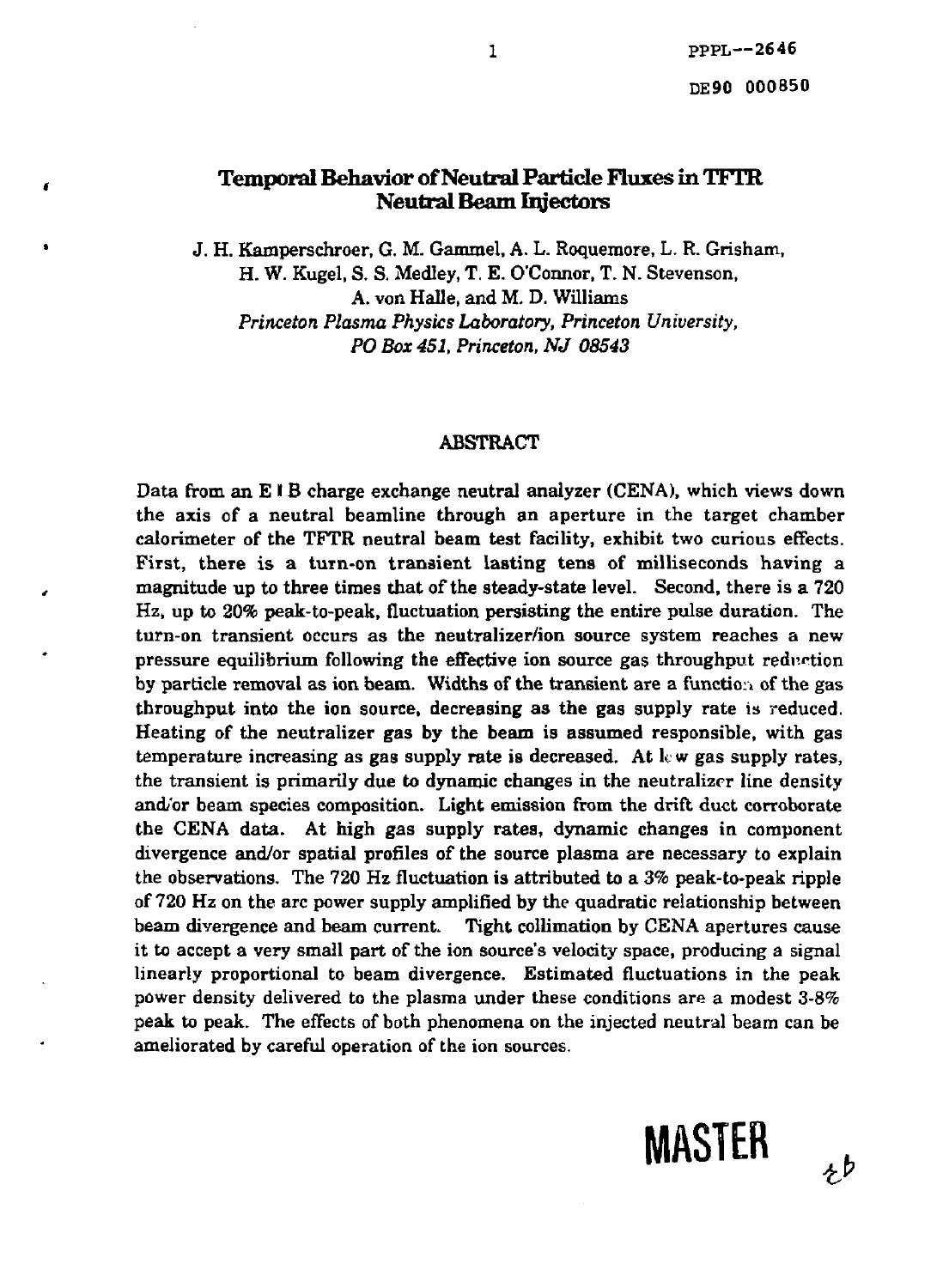### **INTRODUCTION**

**Previous results obtained on the Tokamak Fusion Test Reactor (TFTR) neutral beams indicated a neutralization efficiency significantly below that predicted by room temperature gas dynamics in the neutralizer.<sup>1</sup> This anomalous neutralization, first observed on test facilities at Fontenay-aux-Roses<sup>2</sup> - 3 and at the Joint European Torus (JET),<sup>4</sup> was explained as beam heating of the neutralizer gas. <sup>5</sup> Not all neutral beam laboratories with similar injectors and ion sources have, however, observed this phenomenon.<sup>6</sup>**

**Data relevant to the study of the neutralizer line density have been obtained from an £ IIB charge exchange neutral analyzer (CENA)<sup>7</sup> used on the TFTR neutral beam test facility.<sup>9</sup> The analyzer viewed the ion source along the beam axis, through a 2.5 cm aperture located in the target chamber calorimeter. Momentum and mass analysis of the particles provided simultaneous timeresolved detection of all three neutral components (full-, half-, and third-energy) of the beam. Variations in neutralizer line density affect the ion to neutral conversion efficiency and induce amplitude changes in the CENA signals, allowing the beam to serve as a probe of the neutralizer gas.** 

**A series of beam pulses were examined over which significant changes were made in the rate at which gas was delivered to the ion source. At the lower gas flow rates, anomalously low neutral fractions were measured. Neutralizer gas heating is assumed responsible. Data from the CENA revealed two curious effects. First, there was generally a sizeable turn-on transient, persisting for tens of milliseconds, on the signals of the full- and third-energy components, but not on the half-energy component At the lowest gas flow rates studied, the peak of the tum-on transient was three times higher than that of the following steadystate plateau. Second, all components exhibit 10-15% peak-to-peak fluctuations, with a frequency of 720 Hz, for the duration of the pulse.** 

**A computer program, developed to study TFTR vacuum vessel pump-down transients,<sup>9</sup> was utilized to model neutralizer gas dynamics. The behavior of the neutralizer gas line density during the turn-on transient was modelled with the assumption of room temperature gas. Conductances were calculated based upon molecular, transition, and viscous flow formulae depending upon the local pressure at each time and spatial point** 

#### **DISCLAIMER**

**This report was prepared as an account of work sponsored by an agency or the United States**  Government. Neither the United States Government nor any agency thereof, nor any of their **employees, makes any warranty, express or implied, or assumes any legal liability or responsibility tor the accuracy, completeness, or usefulness of any information, apparatus, product, or process disclosed, or represents that its use would not infringe privately owned rights. Reference herein to any specific commercial product, process, or service by trade name, trademark, manufacturer, or otherwise does not necessarily constitute or imply its endorsement, recommendation, or favoring by the United States Government Of any agency thereof. The views and opinions of authors expressed herein do not necessarily state or reflect those of the United States Government or any agency thereof.**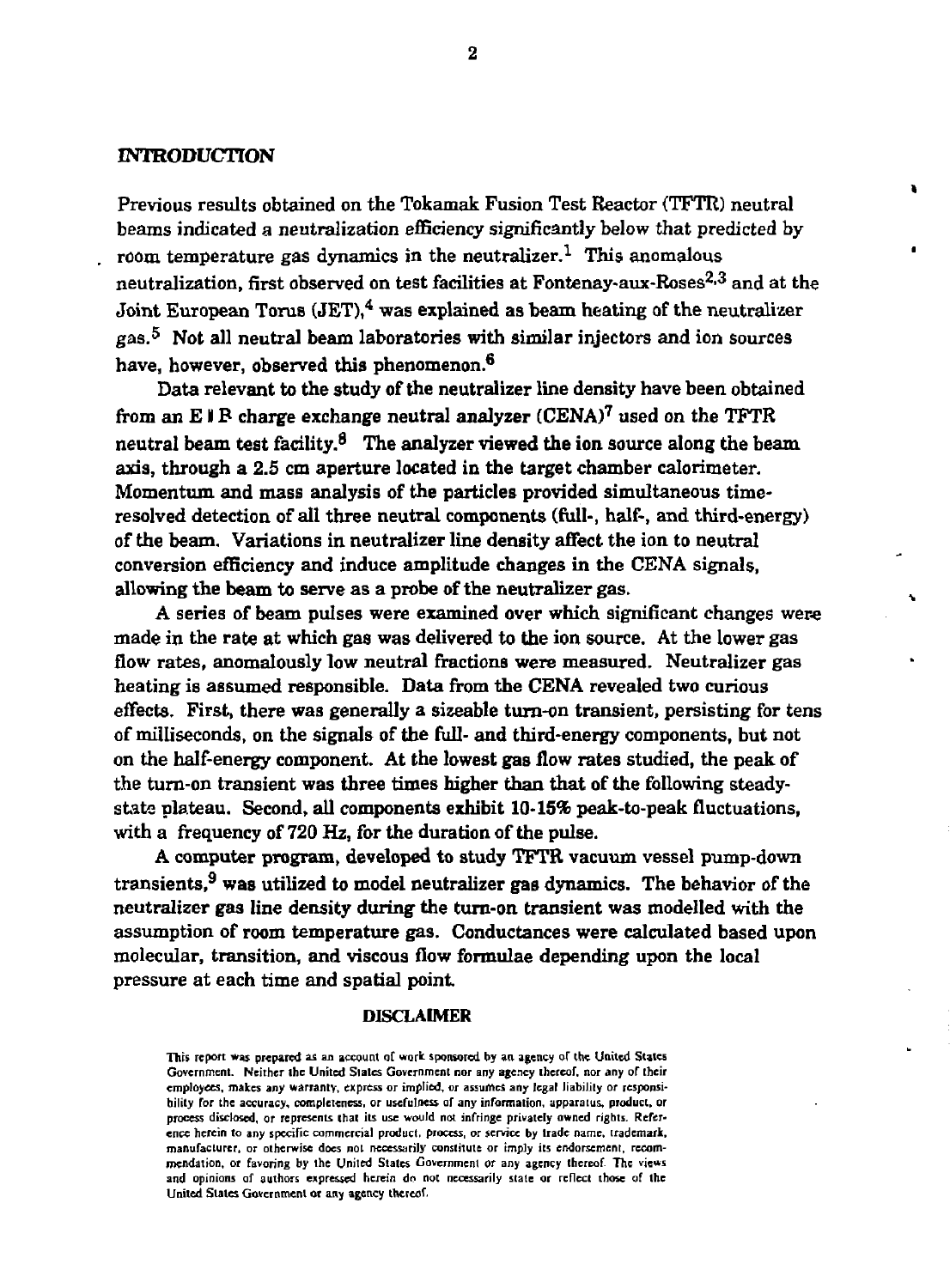### **L EXPERIMENTAL APPARATUS**

#### **A. TFTR Neutral Beam** Test **Facility**

٠

A neutral beam test facility was constructed at the Princeton Plasma Physics Laboratory (PPPL) to integrate and diagnose the neutral beamline, power system, and ion source. Figures 1 and 2 are schematic plan and elevation views, respectively, of this facility which consisted of a target chamber, containing a calorimeter at a location simulating that of the plasma, connected to a beamline by a drift duct. The beamline was identical in most respects to those in use on TFTR, with the exception that it possessed enhanced diagnostic capability. The CENA was attached to the rear of the target chamber, viewing upstream toward the ion source.

Of the three ion source positions indicated in Fig. 1, only the central one was used in the test facility. An ion beam originates in the ion source<sup>10-12</sup> where  $D^+$ ,  $D_2$ <sup>+</sup>, and  $D_3$ <sup>+</sup> are accelerated to high energy. A portion of the deuterium gas fed into the ion source leaves as the ion beam. The remainder is forced to flow, through a restrictive 50 cm tall, 15 cm wide, 260 cm long rectangular neutralizer together with the ion beam. In the beamline, the gas is pumped with a total  $D_2$ pumping speed of  $2x10^6$  Vs on cryopanels lining the two side walls.<sup>13</sup> Charge exchange collisions between beam particles and gas molecules in the neutralizer convert a fraction of the ion beam into neutral particles. Following dissociation of molecular particles, the relationship between the atomic neutral fraction and the neutralizer linear gas density is given by

$$
f_0(\pi) = \frac{\sigma_{10}}{\sigma_{10} + \sigma_{01}} \left[ 1 - e^{(\sigma_{10} + \sigma_{01})\pi} \right]
$$
(1)

where  $\sigma_{01}$  and  $\sigma_{10}$  are the electron loss and capture cross sections, respectively, and  $\pi$  is the gas line density.<sup>14</sup> Upon exiting the ion source, the beam is 100% ionic, consisting of  $D^+$ ,  $D_2^+$ , and  $D_3^+$ . As it travels down the neutralizer, the composition changes to  $D^+$  and  $D^0$  with three energy components for each: E, E/2, and E/3. Half- and third-energy particles arise upon dissociation of  $D_2$ <sup>+</sup> and  $D_3$ <sup>+</sup>, respectively. The maximum neutral fraction occurs under equilibrium  $(\pi \to \infty)$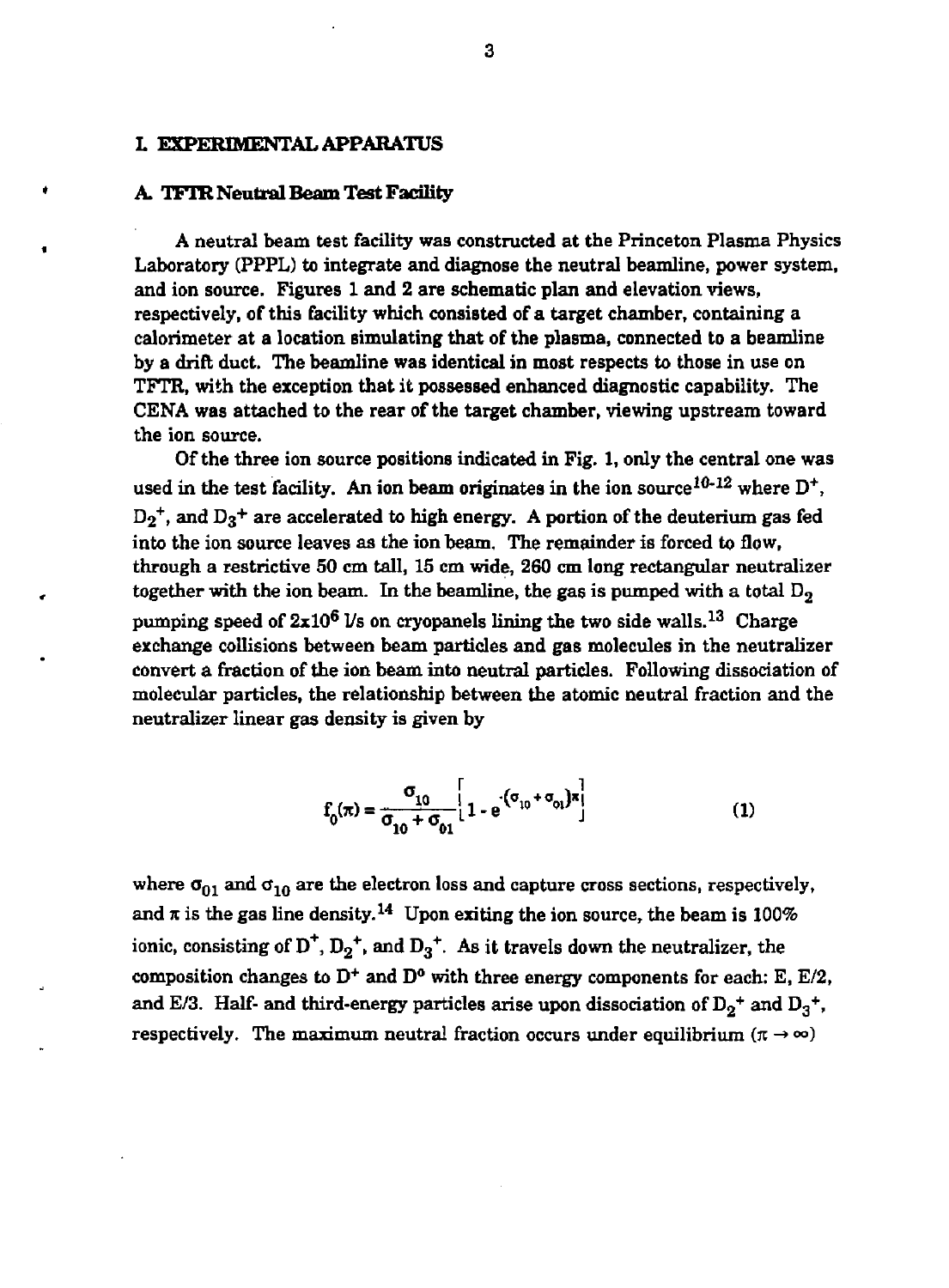conditions. Since neutralizers operate with less than equilibrium line densities, changes in  $\pi$  produce changes in the neutral power delivered on target.

 $\bullet$ 

Upon exiting the neutralizer, the mixed ion and neutral particle beam enters an electromagnet. If energized, the magnet sweeps the charged particles from the beam to the ion dumps. Neutral particles are undeflected and next encounter the beamline calorimeter. For these experiments, the internal beamline calorimeter was always raised, allowing the beam to enter the drift duct and proceed to the target chamber calorimeter. Beam power was measured on this calorimeter via waterflow calorimetry and beam profiles were computed from temperature rises of an array of embedded thermocouples. CENA data were acquired with the magnet energized.

Instrumentation at the test facility provided for the measurement of beam power, beam composition, beam profiles, light emission, and gas pressure. Waterflow calorimetry was used to measure the energy deposited on the full- and half-energy ion dumps, the neutralizer and collimators (in one combined water circuit), and the target chamber calorimeter.<sup>13</sup> Beam composition (i.e., the relative proportions of the extracted  $\rm{D}^*,$   $\rm{D_2^*},$  and  $\rm{D_3^*}$ ) was determined using a variety of techniques, $^8$  but for this study results from Doppler-shift spectroscopy of the light emitted by the beam in the neutralizer were used.<sup>16</sup> Beam profiles and divergence angles were derived from least square fits to data from thermocouples embedded in the calorimeter. $17$ 

#### **B. Charge Exchange Neutral Analyzer**

A CENA with an EIB deflection scheme was one of the techniques used to determine neutral beam composition.<sup>7,8</sup> Here, interest is not in the beam composition, but rather in the time dependence of each neutral specie. Originally developed to determine the energy distribution of neutral particles escaping magnetically confined plasmas, the analyzer was adopted for the direct detection of particles from a neutral beamline. Figure 3 is a schematic cross-sectional view of the device. An equilibrium deuterium gas cell created ions from the incident neutral particles. A D-shaped electromagnet served as a momentum analyzer separating the full-, half-, and third-energy  $D^+$ . Mass discrimination was carried out by an electric field parallel to the magnetic field. Each deuterium component fell onto a separate Faraday cup allowing concurrent detection.

Collimation in the analyzer determined the analyzer's acceptance. One millimeter holes at either end of a 46 cm long deuterium gas cell, located 14 m

**4**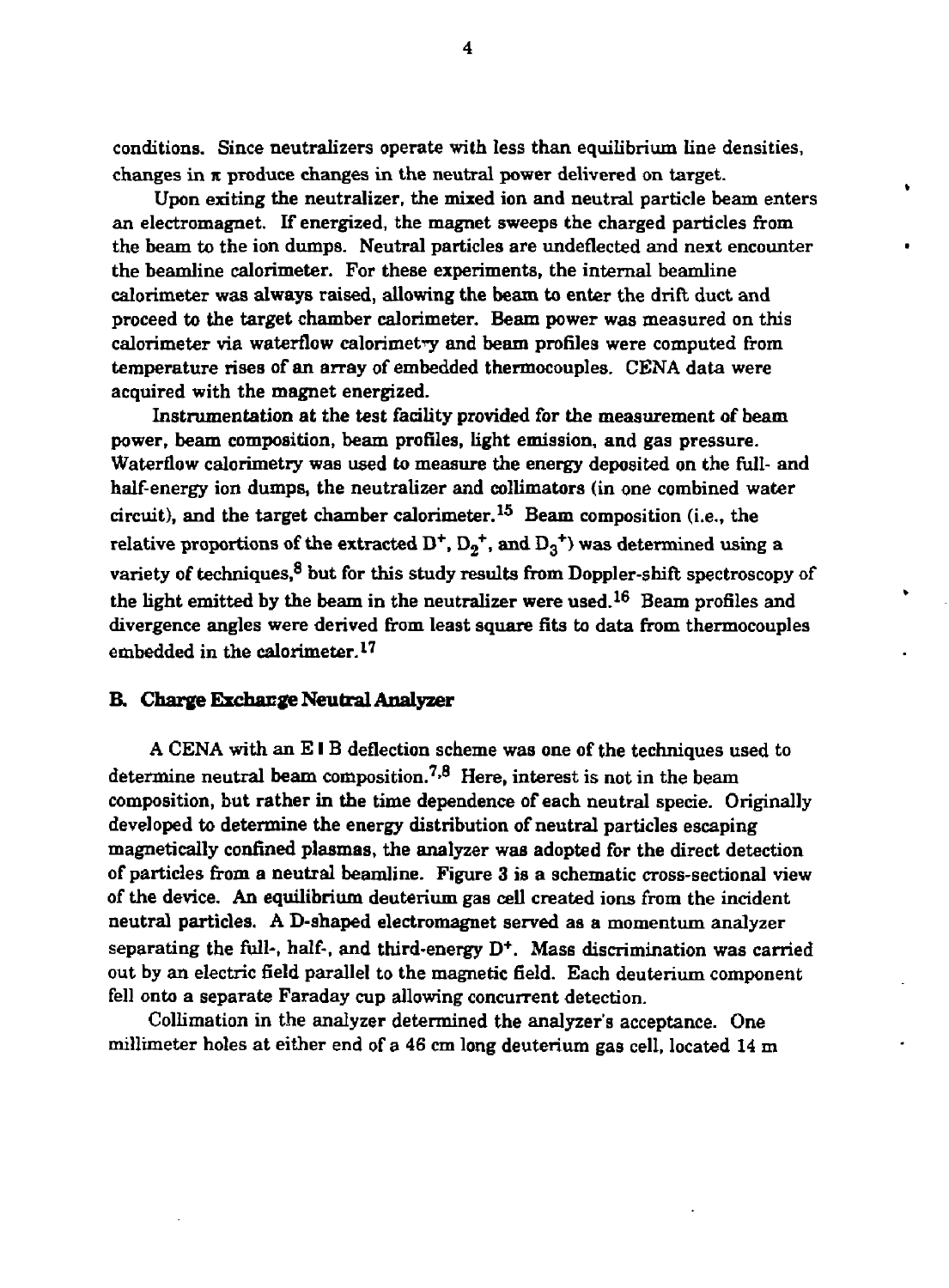from the ion source, permitted acceptance only of particles emanating from a 6 cm diameter spot on the ion source. This spot was vertically centered on the 12 cm wide by 43 cm tall ion source, but lay entirely on the right-hand side. As a result of the collimation, the acceptance in velocity space was limited to a half angle of 0.12°. This is to be compared to beamlet 1/e-half-angles of order  $0.5^{\circ}$  and 1° parallel and perpendicular, respectively, to the grid rails. The acceptance of the analyzer was considerably smaller than the emittance of the ion source.

#### C. Other **diagnostics**

Pressure information was available from three nude Bayard-Alpert ionization gauges. Locations for two of these gauges are indicated in Fig. 2. The third gauge was connected to the target chamber. Time responses of the ion gauge controllers were  $2 \text{ ms.}^{18}$ 

During these tests the target chamber was primarily pumped by the cryopanels in the beamline. Gas generated in the target chamber predominantly flowed into the beamline since the  $\sim$  50,000 l/s conductance of the drift duct far exceeded the ~ 200C 1/s speed of the target chamber turbomolecular pump. (Cryopanels in the target chamber were non-functional during these tests.) Due to the high pressures in the drift duct, considerable Balmer series light emission resulted. Information relevant to the time dependence of the beam power was obtained from a photodiode, fiber-optically coupled to the port labelled Duct H-Alpha Monitor in Fig. 2, observing drift duct light emission.<sup>8</sup> The photodiode was sensitive to visible and near-infrared light and had a time response of order 1 ms.

#### It RESULTS

Previous analysis of the TFTR beam's neutral fraction, as measured on the target chamber calorimeter, indicated anomalously low beam neutralization; see Fig.  $4.1$  Measured data points lie below the solid line. Values of the neutral fraction for these data points were obtained from waterflow calorimetry on the calorimeter. (Neutral fraction is the ratio of energy delivered to the calorimeter on a shot with the magnet on to that with the magnet off.) Neutralizer line densities of these points were derived from the VSTS calculations. Left to right the five data points correspond to ion source gas supply rates of 13, 15, 17, 19, and 21 torr-l/s. Neutral fractions predicted for an extracted 78%  $\rm D^*$ , 15%  $\rm D_2^{\bullet +}$ , 7%  $\rm D_3^{\bullet +}$ 

**5**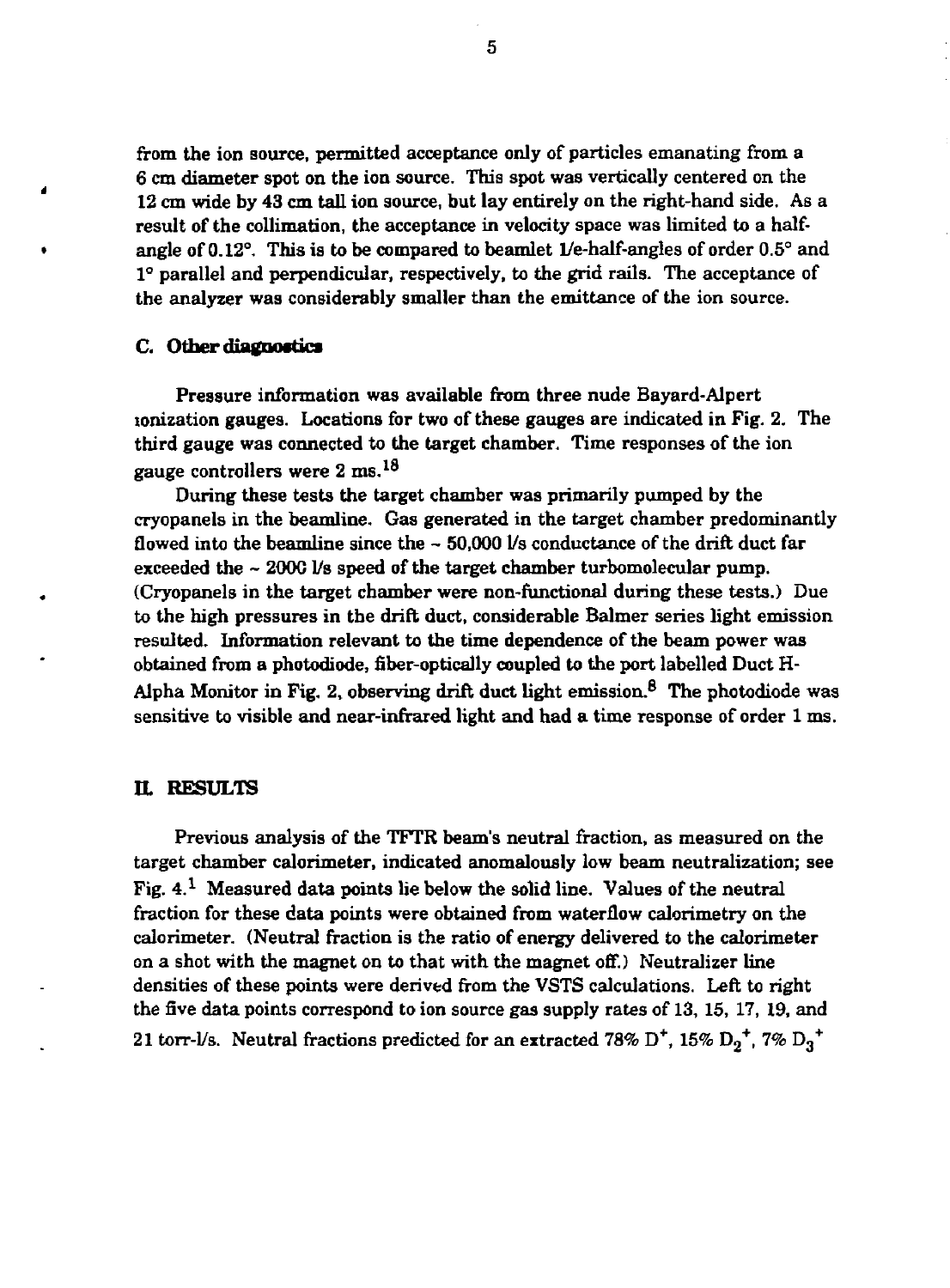**beam are given by the solid line. Data points to the left of the line are corrections to the prediction due to small variations in ion beam composition with gas throughput. It is obvious that the neutralizer line density is a factor of three less than that predicted by room temperature gats.** 

**Figures 5 and 6 show the time dependence of the full-, half-, and third-energy neutral fluxes (a,** *b, c,* **respectively) delivered to the CENA for gas feed rates of 13 and 21 torr-l/s, respectively. The digitizer sample rate was 100 Hz for all data to be shown.** 

**Steady-state levels (i.e., the plateau following the turn-on transient) of the full- and third-energy component signals increased with gas throughput. The steady-state level of the half-energy component behaved differently, decreasing with increasing gas throughput. Both the full- and third-energy component signals exhibited pronounced turn-on transients. Increasing gas throughput decreased the ratio of the transient peak to the steady-state level. Again, the halfenergy component behaved differently showing only a modest transient at low throughput, and none for operation above 15 torr-l/s. For the full- and thirdenergy components which had a turn-on transient, the magnitude of the transient peak increased with gas throughput, becoming independent of gas throughput above 17 torr-l/s.** 

**Table 1 gives the measured exponential decay time of the turn-on transient. Due to the fluctuating nature of the signal, the time was computed as the average of envelopes for the maximum and minimum of the fluctuation. The trend was to faster transients as the throughput decreased. Error bars for this measurement are + 25%, due to the fluctuations and the 10 ms sample time of the digitizer.** 

**The turn-on transient is also evident in Fig. 7 in the signal of light emission from the drift duct. Part c of the figure is the light emission,** *b* **is the CENA signal for the full-energy component, and** *a* **is the pressure in the drift duct. Early in the pulse, when the CENA signal peaks, there is insufficient gas in the duct for beam excitation and light emission is low. Only as the duct pressure increases does a transient appear on the light signal. It disappears with the CENA transient. As the throughput of the gas into the ion source is increased, the light emission transient disappears, only being observed at throughputs of 13 and 15 torr-l/s.** 

**It is apparent from Figs. 5 and 6 that the flux of particles for all three components has a pronounced fluctuation. Peak-to-peak oscillations of 20% were observed during this experiment. The apparent frequency of the oscillation, as recorded by the 100 Hz digitizer, is 20 Hz.**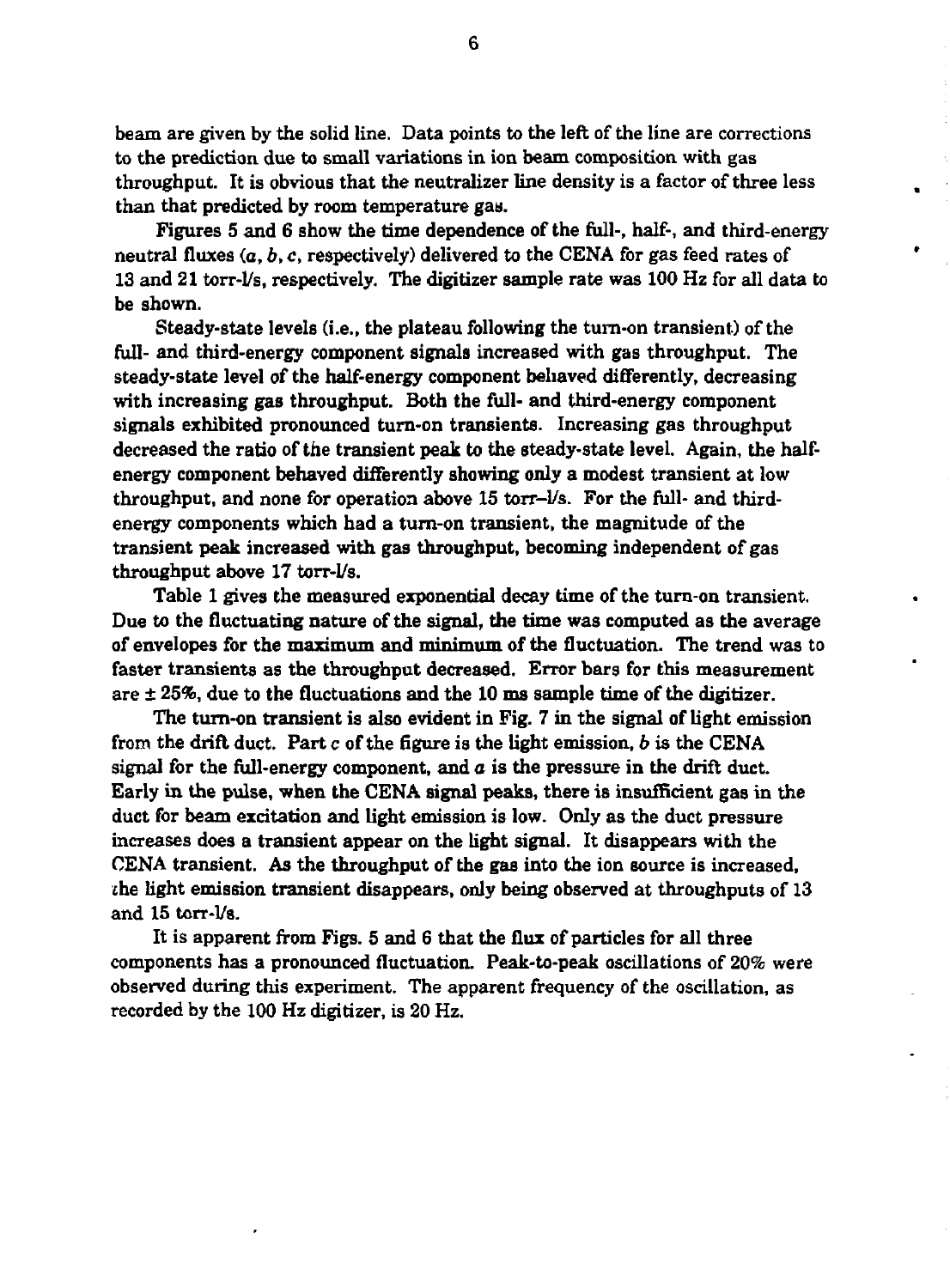#### in. DISCUSSION

#### **A, Vacuum System Transient Simulator**

» The Vacuum System Transient Simulator (VSTS) computer program was used to model the time dependence of the pressure in the neutralizer.<sup>9</sup> This program follows the viscous, transition, molecular flow evolution as pressure changes both spatially and temporally. The computed time and spatial dependence of the neutralizer pressure provides a prediction for the time evolution of the gas line density. These line densities were taken to be the baseline for the neutralizer operating at room temperature.

When a beam is extracted from an ion source, a fraction of the gas flowing into the source is converted to energetic ions and accelerated away. This diversion of gas effectively decreases the throughput of gas into the ion source, decreasing both the neutralizer and ion source pressures. A new pressure distribution is established in which the ion source pressure and neutralizer line density are lower. This phenomenon is generally referred to as 'beam pump out' and is the cause of the turn-on transients in Figs. 5 and 6. VSTS was used to simulate this effect. For the cases of interest, 60 A of ions were extracted from the ion source. At this current and a beam composition of 78%  $D^{+}$ , 15%  $D_2^{+}$ , and 7%  $D_3^+$ ,<sup>8</sup> approximately 7 torr-Vs of gas is converted into beam ions.

Ion source, neutralizer, and beamline were all included in the model. The 40 1 ion source was connected to the neutralizer via a duct having the 2400 1/s molecular flow conductance of the accelerator grids.<sup>19</sup> To provide information regarding the pressure distribution along the neutralizer, it was modelled as four 65 cm long sections each 15 cm wide by 50 cm tall. A  $5x10<sup>4</sup>$  l box with a pumping speed of 10<sup>6</sup> 1/s was used to simulate the beamline. Room temperature gas was assumed throughout. VSTS uses a finite difference technique to solve the coupled differential equations.

Results of the VSTS simulation are given in Fig. 8. Shown are the neutralizer line densities as a function of time for the five ion source gas feed rates of interest. Gas throughput is throttled back at 100 ms to simulate beam pump out. For all cases, the approach to steady-state pressure following both the initial and the reduced gas throughputs is approximately exponential, with time constants of order 40 ms. Since the ion source and neutralizer are coupled together, the time constant is a composite of that for the ion source to empty into the neutralizer and for the neutralizer to empty into the beamline. The composite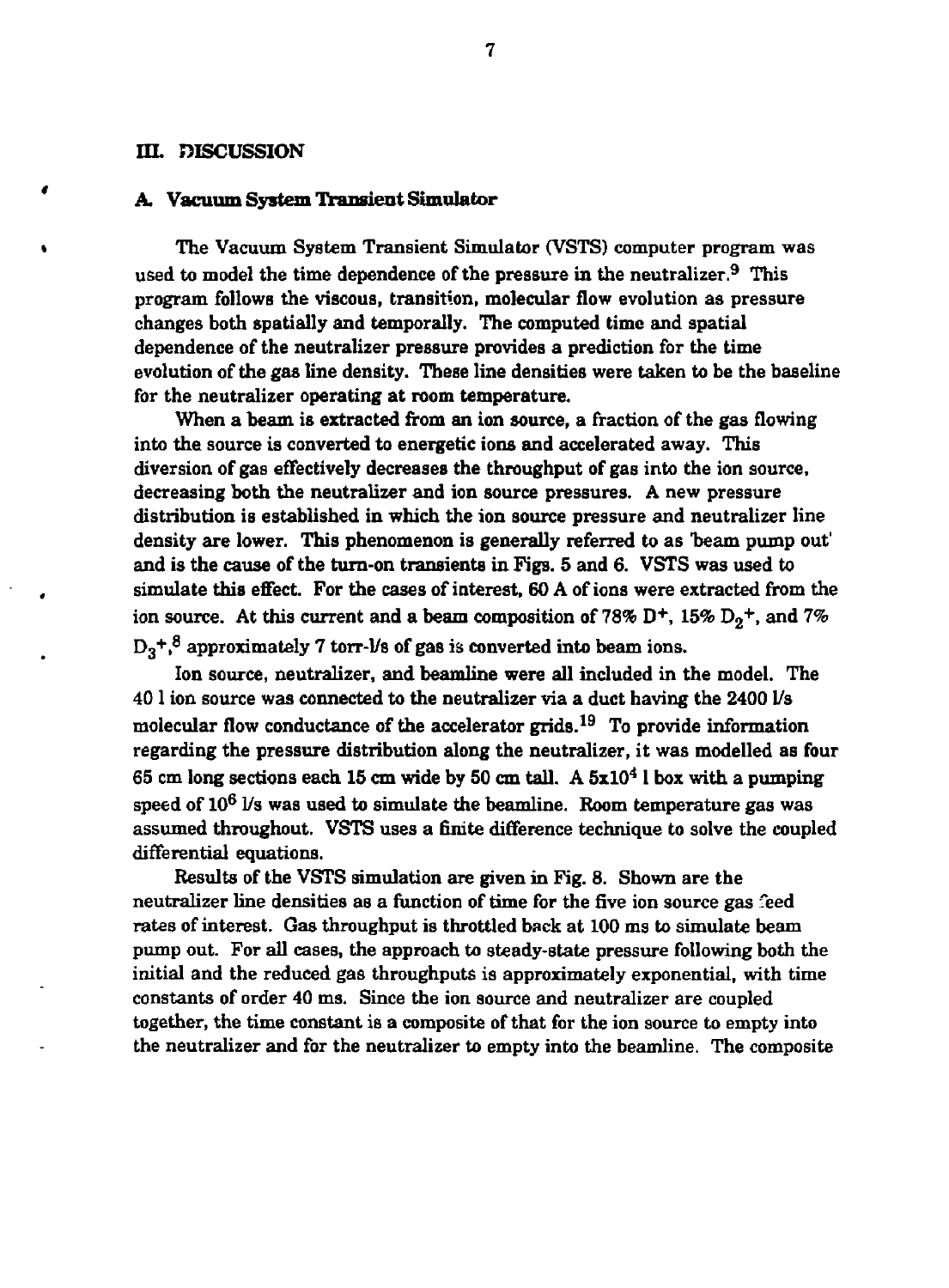**time constant is essentially that of the neutralizer since the time constant of the smaller ion source is of order 5 ms.** 

 $\blacksquare$ 

#### **B. Gas heating**

**The anomalously low neutral fractions of Fig. 4 imply a mechanism such as heating of the neutralizer gas by the beam. A theory based on this mechanism has been used to explain the neutralization results of the JET and Fontenay-aux-Roses beamlines.<sup>5</sup> Application of this theory to the present data at 21 torr-l/s requires the assumption of a high neutralizer plasma electron temperature of 20 eV to account for the apparent three-fold decrease in the neutralizer line density. Under these conditions, the gas temperature at the ion source end of the neutralizer is predicted to be 4000 K. For the case of high gas efficiency, i.e., 13 torr-l/s, assumption of a nonphysical electron temperature of 125 eV, with resultant gas temperatures of 5000 K, is necessary to attain agreement with experiment.** 

**At beam turn-on there is a transient, associated with beam pump out, occurring over the time required for the ion source/neutralizer system to reach a new pressure distribution. As indicated in Fig. 8, the time for the system to reach this new equilibrium should be of order 40 ms. This is considerably slower than the time associated with beam heating of the neutralizer gas. The gas heating time is that for a hot gas molecule to traverse one-half the short, 15 cm, dimension**  of the neutralizer, namely  $\sim 60 \,\mu s^{20}$  Since this is much shorter than the pump**out time, it is assumed that the gas is rapidly heated and the system then comes to equilibrium at the elevated temperature, and with reduced throughput. Table 1 gives the measured turn-on transient times. Agreement between the measured and predicted widths is good; the predicted 40 ms lies within the range of the measurements.** 

**Evidence presented in Table 1 indicates that the time associated with the turn-on transient decreases as the throughput of gas into the ion source decreases. Such behavior supports a conjecture that gas heating increases as the throughput decreases. It is also observed, from Fig. 4, that equilibrium conditions are approached as more gas is added. At high gas throughput, the neutralizer line density is a factor of three less than anticipated, while at low throughput the discrepancy increases to 4.6. This indicates again that gas heating increases as the throughput decreases. Such scaling is contrary to the theory.<sup>5</sup> Additional theoretical work to develop a model capable of explaining both JET and TFTR data is warranted.**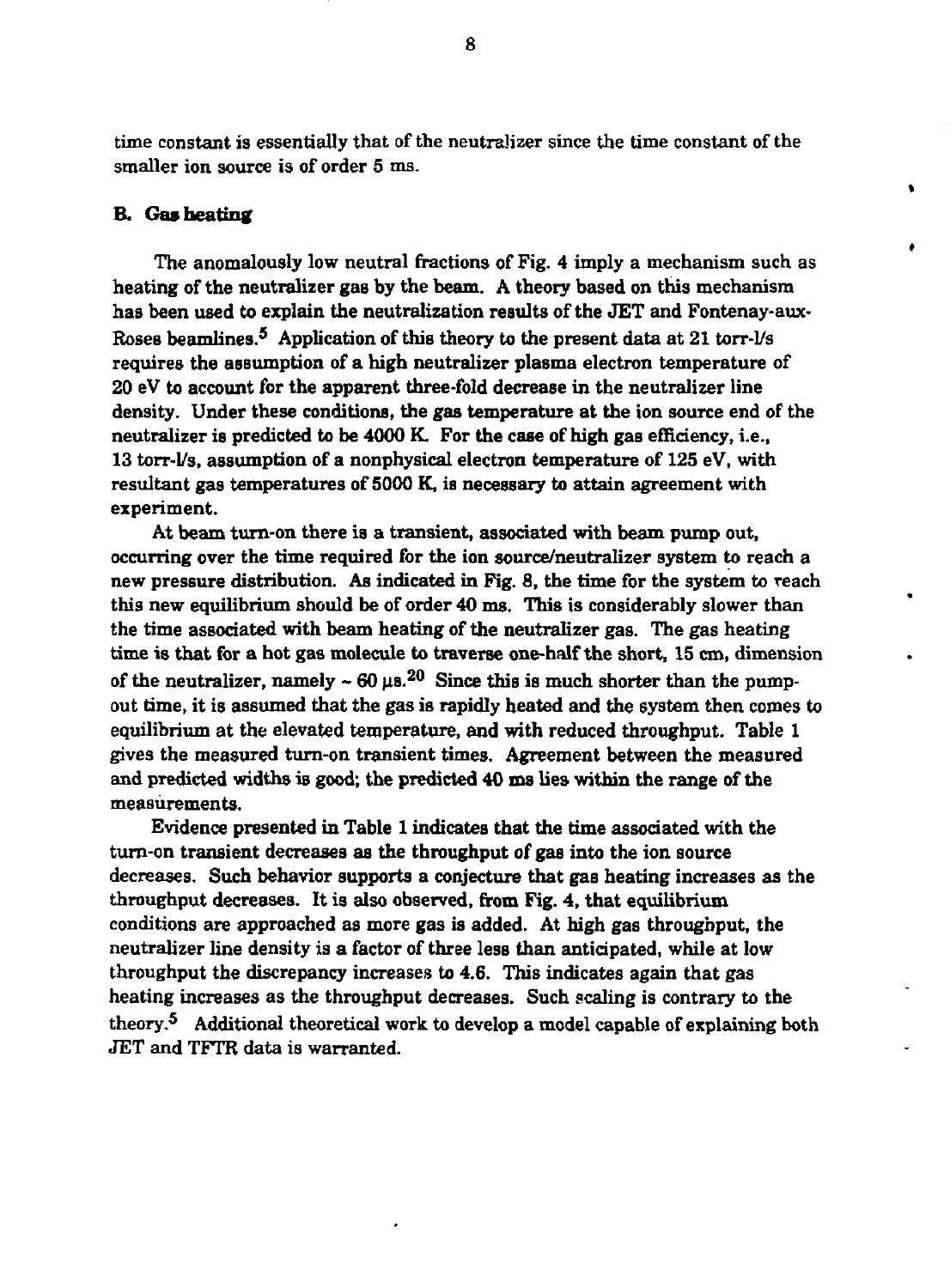### **C. Shot-to-shot steady-state level variation**

 $\bullet$ 

**Relative variations in the steady-state level of the CENA signals as a function of gas throughput were compared with predictions based en the inferred line densities of Fig. 4. (Inferred line densities correspond to the data points to the left of the solid line.) In this analysis a full treatment of the neutralization process, <sup>1</sup> <sup>0</sup> not Eq. (1), is necessary. The variation in the full-energy component signal level with gas throughput can be explained by changes in the neutralization efficiency at the inferred line densities. Dat« ibr the third-energy component can be**  explained by changes in both the line density and the extracted  $D_3$  fraction-As **the ion source gas throughput is varied, the relative fractions of the beam**  extracted as  $D^+$ ,  $D_2^+$ , and  $D_3^+$  changes. The extracted ion beam composition was **determined from analysis of the Doppler-shifted light emission in the neutralizer. <sup>1</sup> <sup>6</sup> Results are given in Fig. 9. <sup>8</sup>**

**Data for the half-energy component cannot be explained by changes in the**  neutralizer line density and/or the extracted  $D_2$ <sup>+</sup> fraction. The effects of **decreasing D <sup>2</sup> + fraction and increasing neutralization efficiency with increasing gas throughput are predicted to approximately cancel. Measurements showed that the half-energy CENA signal increased nearly 50% as the throughput was increased from 13 to 21 torr-!/s.** 

**Possible explanations for the observations are an improvement in the half**energy component divergence or a shift of the  $D_2$ <sup>+</sup> ions into the acceptance of the **CENA as the gas throughput increased. The half-energy component beamaveraged divergence, inferred from the width of the Doppler-shifted light, exhibited an approximate 20% increase over the range of gas flows studied. To the extent that the beam-averaged divergence reflects the divergence in the spot viewed by the CENA, the measured change is insufficient to explain the results.**  Local changes, exceeding beam-averaged changes, in the  $D_2$ <sup>+</sup> density or **divergence within the 6 cm spot on the ion source viewed by die CENA, could be responsible. Since the CENA observes only 5% of the total 516 cm<sup>2</sup> extraction area of the ion source, it is a local measurement in both space and angle. It is possible that there are variations in the extracted ion current densities (and hence beam optics) across the ion source, and that these variations are a function of ion source operating pressure. Mapping of both the vertical and horizontal emittance for all components would be required to resolve this question.**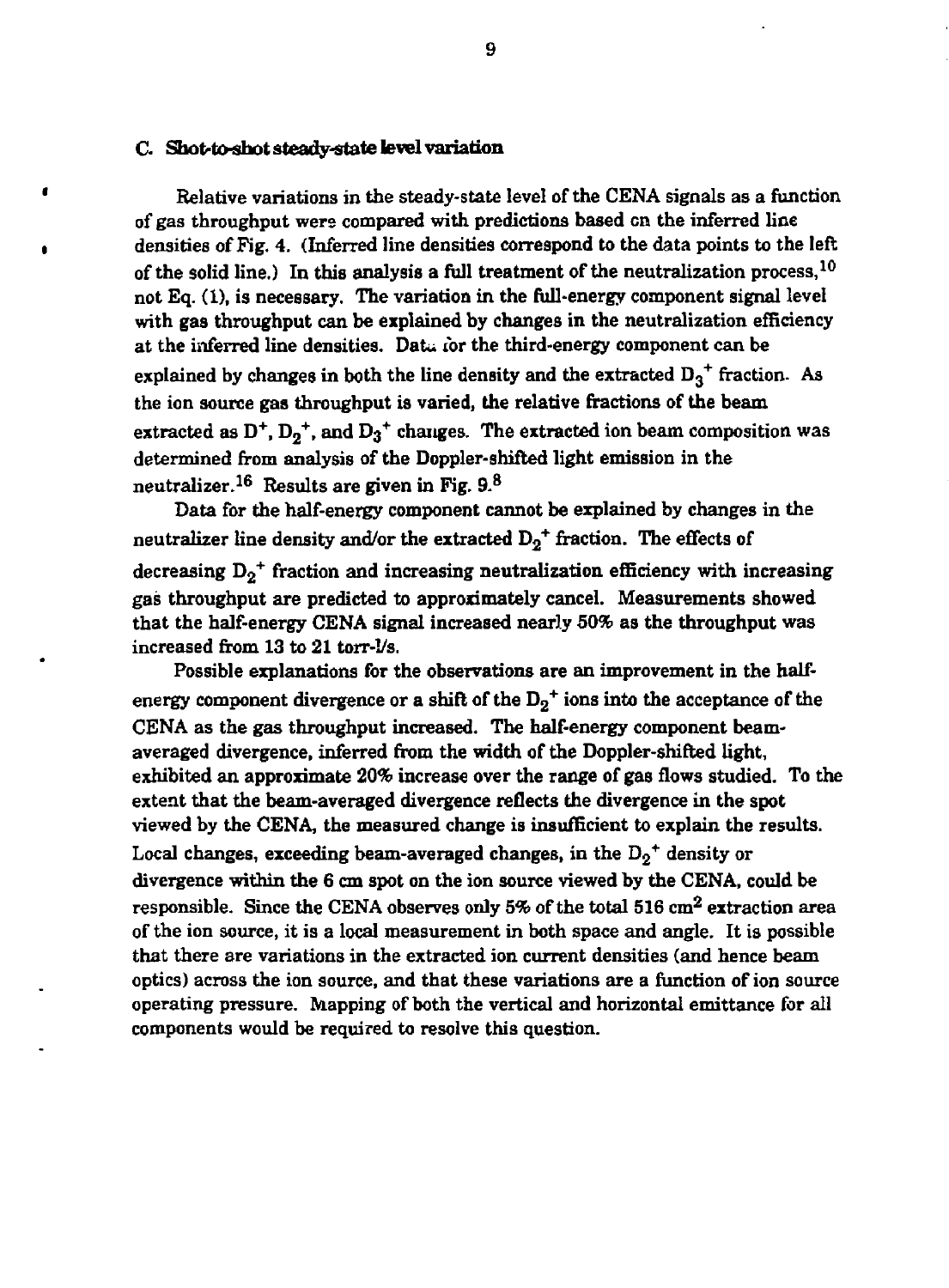Adding gas beyond the 21 torr-l/s of the rightmost point in Fig. 4 can only improve the neutral fraction 4% to the level of the near-equilibrium solid line.

f.

#### **D. Turn-on Transient**

н,

For each pulse, a comparison can be made of the predicted and measured values of the ratio of the peak CENA signal level to the steady-state level (= peaking factor). At beam turn on, the neutralizer line density corresponds to the peak values of Fig. 8. After beam turn on, the line density shifts to the points to the ieft of the solid line in Fig. 4. The peaking factor increases with decreasing gas throughput since the initial peak value corresponds to nearly equilibrium line density, and does not vary much with throughput, while the steady-state level decreases with decreasing throughput. Due to the oscillatory nature of the signals, error bars on the computation of the peaking factor are  $\pm 15\%$ .

Over the range of gas throughputs studied, the full-energy component peaking factor is 15 to 30% higher than that predicted by the inferred change in the neutralizer line density. For the third-energy component, agreement between measurements and predictions is good over the entire range of throughputs studied, if as before, changes in both the line density and beam composition are taken into account.

Turn-on transients are nearly absent from the half-energy component signals. For this component, the improved neutralization efficiency occurring during the turn-on transient should be nearly cancelled by the decrease in the extracted  $\rm D_2^+$  component fraction. At high gas throughput, the effect of the  $\rm D_2^+$ fraction should dominate the neutralization efficiency, and the turn an should be depressed; the signal should increase by 25% during turn on. Rather than exhibiting this predicted behavior, the data indicate slight peaking. At low throughput the reverse is predicted; neutralization efficiency changes should dominate species changes. Agreement between predictions and measurements is reasonably good at low throughput.

At high throughput there is a discrepancy of order 30% for the full-energy component. Under these conditions the measured full-energy peak is larger than expected, while that for the half-energy component is smaller. Implications are that there are dynamic spatial and/or velocity-space nonuniformities of the type described in the previous section to explain the shot-to-shot behavior of the steadystate level of the half-energy component. Observations suggest that the dynamics are such that the local effects of the D<sup>+</sup> and  $D_2$ <sup>+</sup> are competing; one increasing while the other is decreasing. Beam current and plasma density are constant in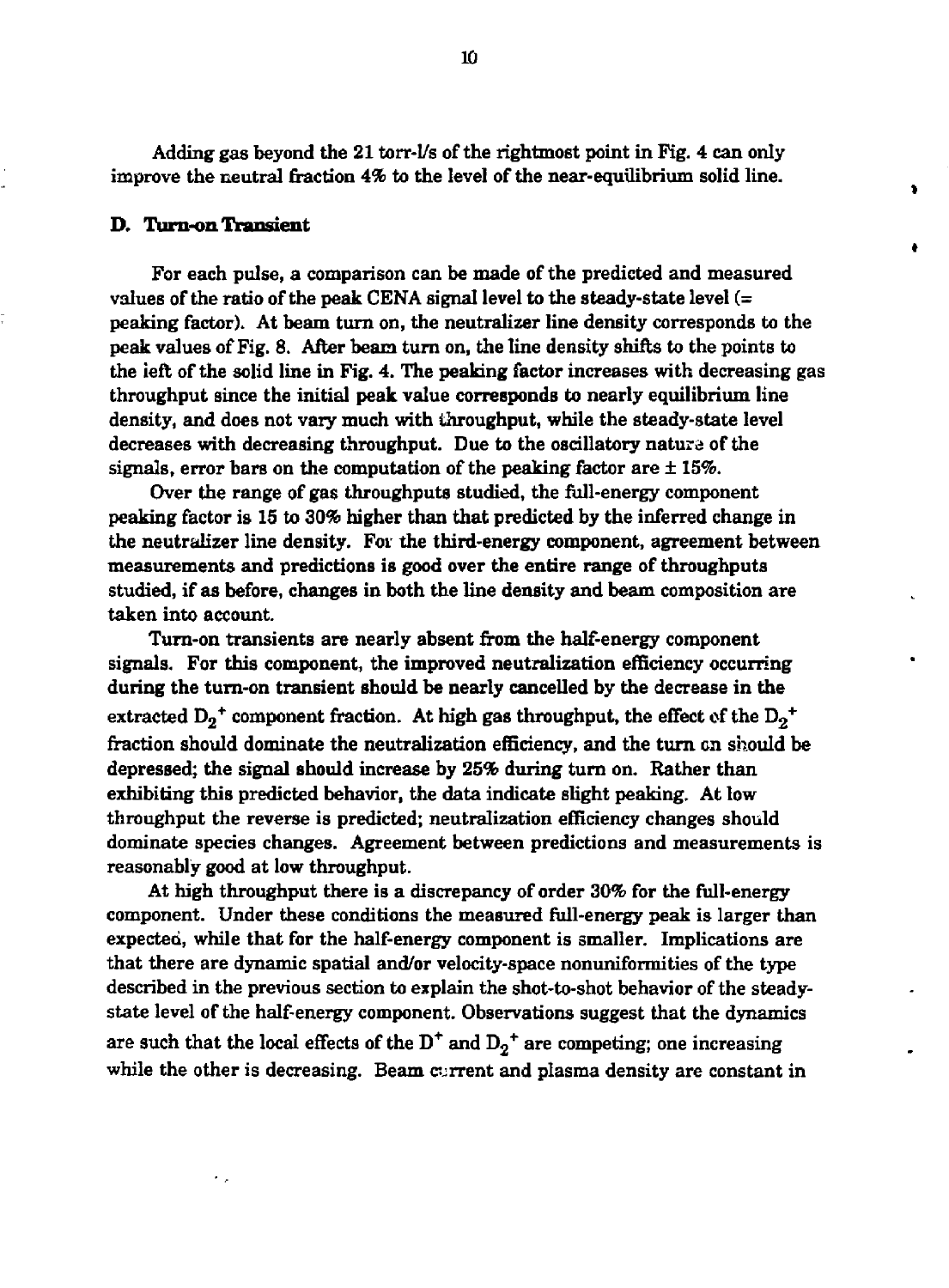**time. It is postulated that ionic species profiles are nonuniform across the ion source and change with time and gas throughput.** 

**Data from the light emission diagnostic supports the fact that there was a turn-on neutral particle flux transient at low gas throughput. As opposed to the CENA, the field-of-view of the photodiode includes most of the beam. Almost all of the beam's phase-space contributes to the signal. Light is emitted by both the beam and the background gas due to excitation in their mutual collisions, but most is Doppler-shifted emission from beam atoms. <sup>8</sup> The amount of Doppler-** $\sin$  **shifted light emitted is proportional to n<sub>***n***</sub><sub>1</sub>, where n<sub>***n***</sub> and n<sub>***b***</sub> are the background gas and beam densities, respectively.** 

**Figure 7 shows a steady rise in light signal due to the rising gas pressure. Superimposed on this rise is the turn-on transient time shifted to the high pressure side of the CENA transient. As more gas was added to the ion source (on a shot by shot basis), the light emission peak disappeared. This is attributed to the diminishing effect of neutralizer line density as the cause of the transient. At low throughput, the turn-on transient has been attributed to the neutralizer line density changing. The transient is a true power transient, and as a result can be observed in the beam integrated light signal. At high gas throughput, the transient cannot be explained by changes in the neutralizer line density. It has been postulated that the effect is due to plasma in the ion source redistributing itself. The CENA, being highly collimated, is sensitive to such changes, even though the gross properties of the beam do not change. Since the changes do not affect the nettal beam power, they do not appear in the light signal.** 

**Variations in the beam divergence as a function of gas throughput are shown in Table 2. Most curious is the variation of the divergence parallel to the grid rails; no variation in this component of the divergence was expected. Since the algorithm used to compute the divergence assumes beam uniformity at the ion source, uniformity variations could be responsible, further supporting the nonuniformity conjecture.** 

#### **E. 720 Hz fluctuation**

 $\bullet$ 

**The apparent 20 Hz fluctuation in the CENA data was actually 720 Hz when observed on an oscilloscope. (Data acquired by the 100 Hz digitizer were aliased to a frequency of 20 Hz.) The source of the 720 Hz was the arc power supply. Ripple on the arc power supply was transferred to the plasma density and then to the extracted beam. A** *3%* **peak-to-peak ripple was observed on the beam current,** 

**11**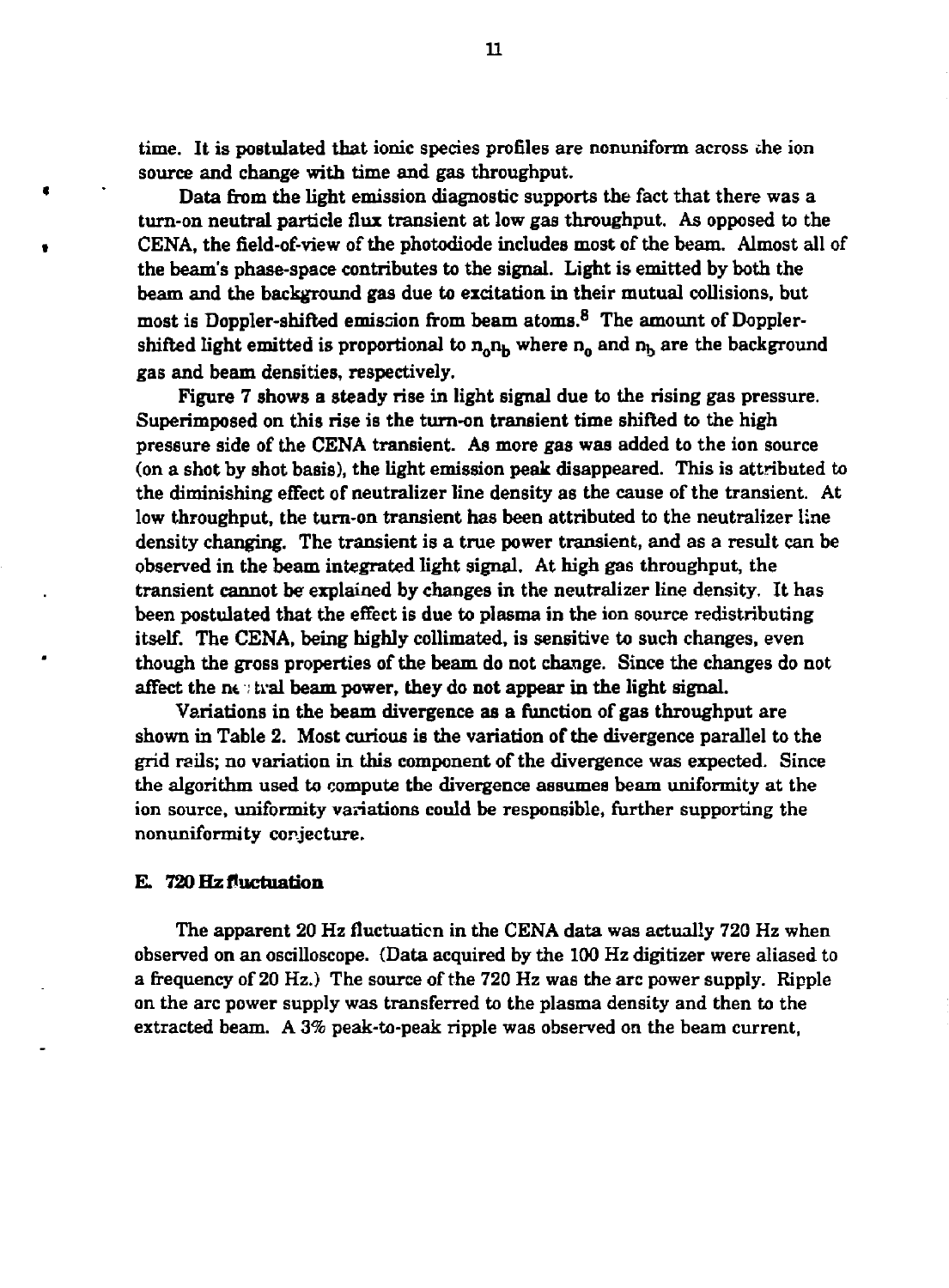implying a 3% peak-to-peak ripple on the beam power, the high voltage accelerating power supply having a well-regulated voltage.

Figure 10 shows a tune of the ion source at a constant accelerating voltage of 95 kV (a value slightly lower than the 100 kV operating point of the present study). A quadratic least squares fit to the data is shown. At the operating perveance (defined as beam current/beam voltage<sup>1.5</sup>) of 1.95x10<sup>-6</sup> AV<sup>-1.5</sup>, a change of 3% in perveance corresponds to a 10% change in divergence perpendicular to the grid rails.

Beam profiles are generally modelled with the assumption of a gaussian angular distribution function

$$
f(\theta) = \frac{\exp\left[-\left(\theta/\theta_{e}\right)^{2}\right]}{\theta_{e} \sqrt{\pi}}
$$
 (2)

for each data point on the ion source;<sup>21</sup>  $\theta_e$  is the beam divergence. Since the CENA is highly collimated, it accepts only a small fraction of possible angles. The distribution function for those particles collected by the CENA (i.e., those with  $\theta \sim 0$ ) is inversely proportional to  $\theta_{\alpha}$ . Fluctuations on the order of those on the divergence are, therefore, expected on the CENA signals.

Fluctuations of the beam power density (all points on the ion source contributing) are smaller than those on the CENA signals. Generalizing the power density expression<sup>21</sup> to a rectangular ion source with bi-gaussian divergence, one finds that the central power density at a location z downstream from the ion source is

$$
P(x=0, y=0) = \frac{P_0}{4 x_0 y_0} erf\left(\frac{x_0}{z \tan \theta_x}\right) erf\left(\frac{y_0}{z \tan \theta_y}\right)
$$
 (3)

where  $P_0$  is the total beam power,  $x_0$  and  $y_0$  are the ion source half-dimensions in the x and y directions,  $\theta_{\rm v}$  and  $\theta_{\rm u}$  are the 1/e-divergences in the x and y directions, and erf is the error function. For typical TFTR neutral beam operating conditions (i.e.,  $x_0 = 6$  cm,  $y_0 = 21.5$  cm,  $\theta_x = 0.4^{\circ}$ ,  $\theta_y = 1^{\circ}$ , and  $z = 12.75$  m), a 10% peak-to-peak variation in  $\theta_v$  produces a 5% peak-to-peak variation in the central beam power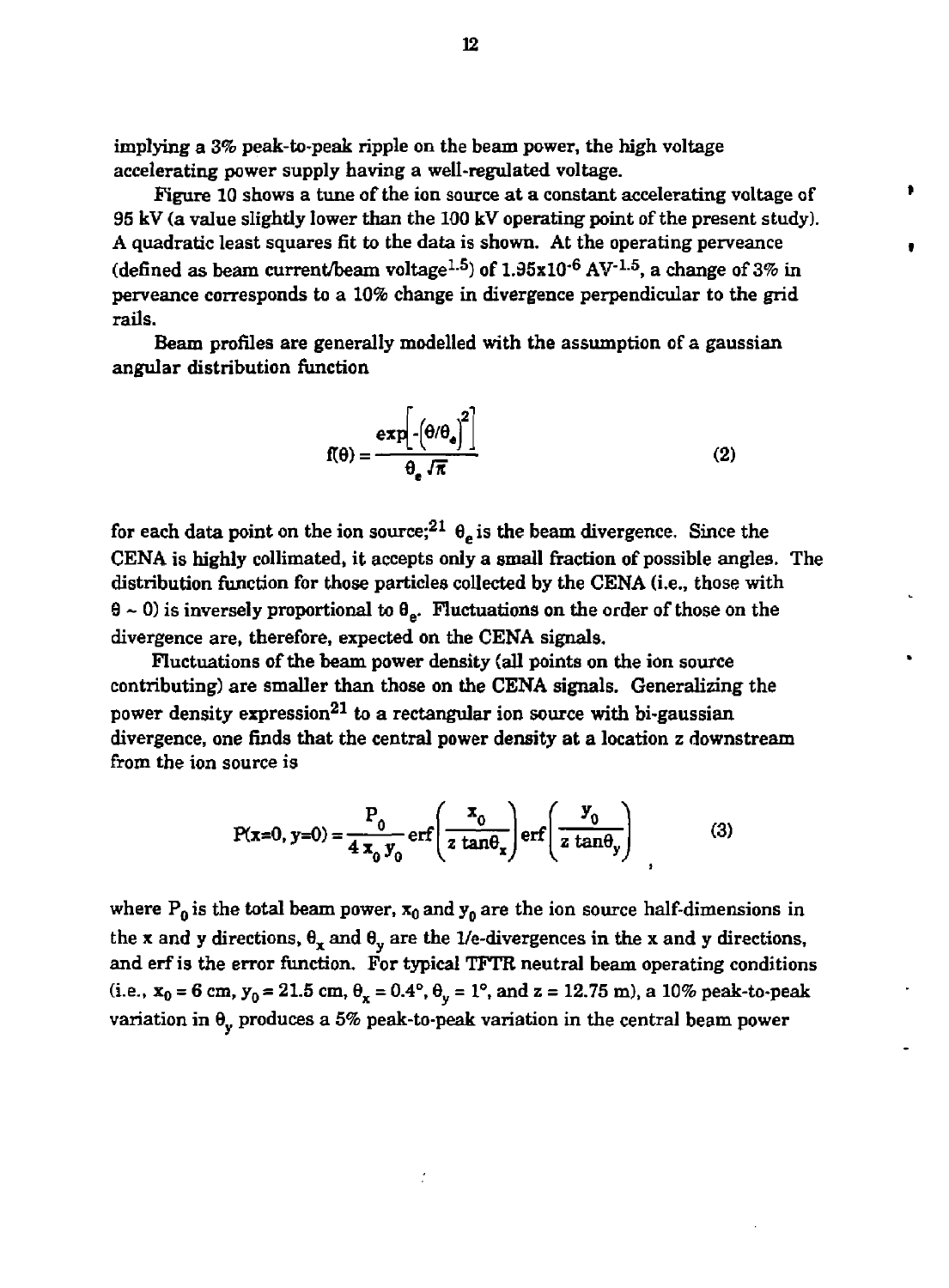**density at the plasma. Ripple on the arc power supply translates into fluctuations**  in both the amplitude  $(P_0)$  and shape  $(\theta_x, \theta_y)$  of the beam.

**Figure 11 shows the limits of the predicted vertical profiles of the beam for the**  fluctuation;  $\theta_{\rm v}$  values of 0.95° and 1.05° were used. The lines correspond to the **beam profiles at the peaks and valleys of the fluctuation. The adjustment of the beam spatial profile to the beam current ripple depends on where the beam is operating on its tuning curve. Figure 11 is for a case of underdense operation, that is, perveance is to the left of the minimum in Fig. 10. Under such conditions, excursions of increasing beam current cause the central power density to increase due to both improving beam optics and increasing beam current. The**  *5%* **power density increase (peak to peak) associated with the optics and the 3% increase of the beam current add, resulting in an** *8%* **peak-to-peak power density excursion. For the case of overdense operation, that is, perveance to the right of the minimum in Fig. 10, there is only a 2% central power density excursion since the two effects subtract. In this case, the effect is pronounced in the wings of the profile. Operation 'on perveance' (i.e., at the tuning curve minimum) is ideal, exhibiting minimal beam profile excursions due to power supply ripple. Due to the parabolic nature of the tuning curve, the farther the operating point is from the minimum, the greater the change in the divergence for a given perveance fluctuation.** 

#### **ACKNOWLEDGMENTS**

 $\ddot{\phantom{1}}$ 

**We wish to acknowledge technical contributions from M. Cropper, J. Edwards, V. Garzotto, J. Desandro, G. Johnson, B. McCormack, F. Polom, R. Shoemaker, J. Thomas, R. Yager, the TFTR Neutral Beam Operations Staff,**  and the TFTR computer division. This work was supported by the U.S. DOE **under contract No. DE-AC02-76-CHO-30'L**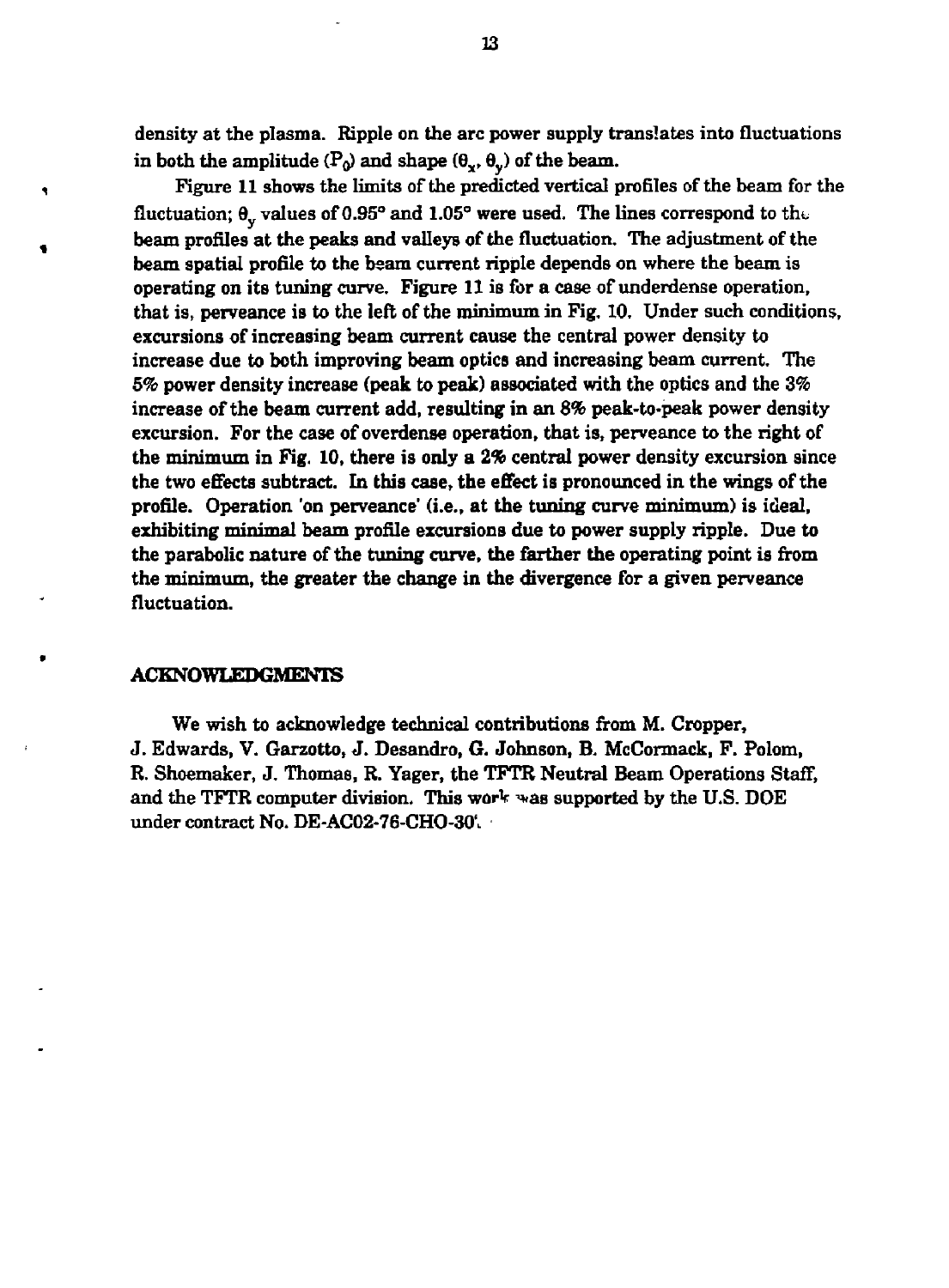#### **REFERENCES**

**\*J. H. Kamperschroer, G. M. Gammel, H. W. Kugel, L. R. Grisham, T. N. Stevenson, A, von Halle, M. D. Williams, and T. T. C. Jones, J. Vac. Sci. Technol. A 7,83 (1989).** 

٠

<sup>2</sup>M. Fumelli, P. Bayetti, R. Becherer, F. Bottiglioni, M. Desmons, P. Raimbault, F. **P. G. Valckx, in** *Proceedings of the Thirteenth Symposium on Fusion Technology,* **Varese, Italy, 1984 (Pergamon, Oxford, 1984), Vol. 1, p. 617.** 

**<sup>3</sup>P. Bayetti, F. Bottiglioni, G. Martin, and J. Pamela, Rev. Sci. Instrum. 57, 62 (1986).** 

**<sup>4</sup>H. D. Falter, R. S. Hemsworth, G. H. Deschamps, A. P. H. Goede, T. T. C. Jones, P. Massmann, M. J. Mead, and A. Stabler, in** *Proceedings of the Eleventh Symposium on Fusion Engineering,* **Austin, 1985 (IEEE, New York, 1986), Vol. 2, p. 786.** 

**5 J. Pamela, Rev. Sci. Instrum. 57,1066 (1986).** 

**6 J. Kim, General Atomics, private communication.** 

**<sup>7</sup>A. L. Roquemore, G. Gammel. G. W. Hammett, R. Kaita, and S. S. Medley, Rev. Sci. Instrum. 56, 1120 (1985).** 

**<sup>8</sup>H. W. Kugel, G. M. Gammel, L. R. Grisham, R. Kaita, J. H. Kamperschroer, R. A. Langley, C. W. Magee, S. S. Medley, T. J. Murphy, A. L. Roquemore, and M. D. Williams, Rev. Sci. Instrum. 60, 37 (1989).** 

**^The Vacuum System Transient Simulator was written by J. Sredniawski, of Grumman Aerospace Co., Bethpage, NY, as an aid in the design of the TFTR vacuum system.** 

**1 0P. A. Pincosy, K. W. Ehlers, A. F. Lietzke, H. M. Owren, J. A. Paterson, R.V. Pyle, and M. C. Vella, Rev. Sci. Instrum. 57, 2705 (1986).** 

**<sup>n</sup> P . D. Weber, H. M. Owren, J. A. Paterson, P. A. Pincosy, R. V. Pyle, R. P. Wells, and M. C. Vella, Rev. Sci. Instrum. 57, 2714 (1986).**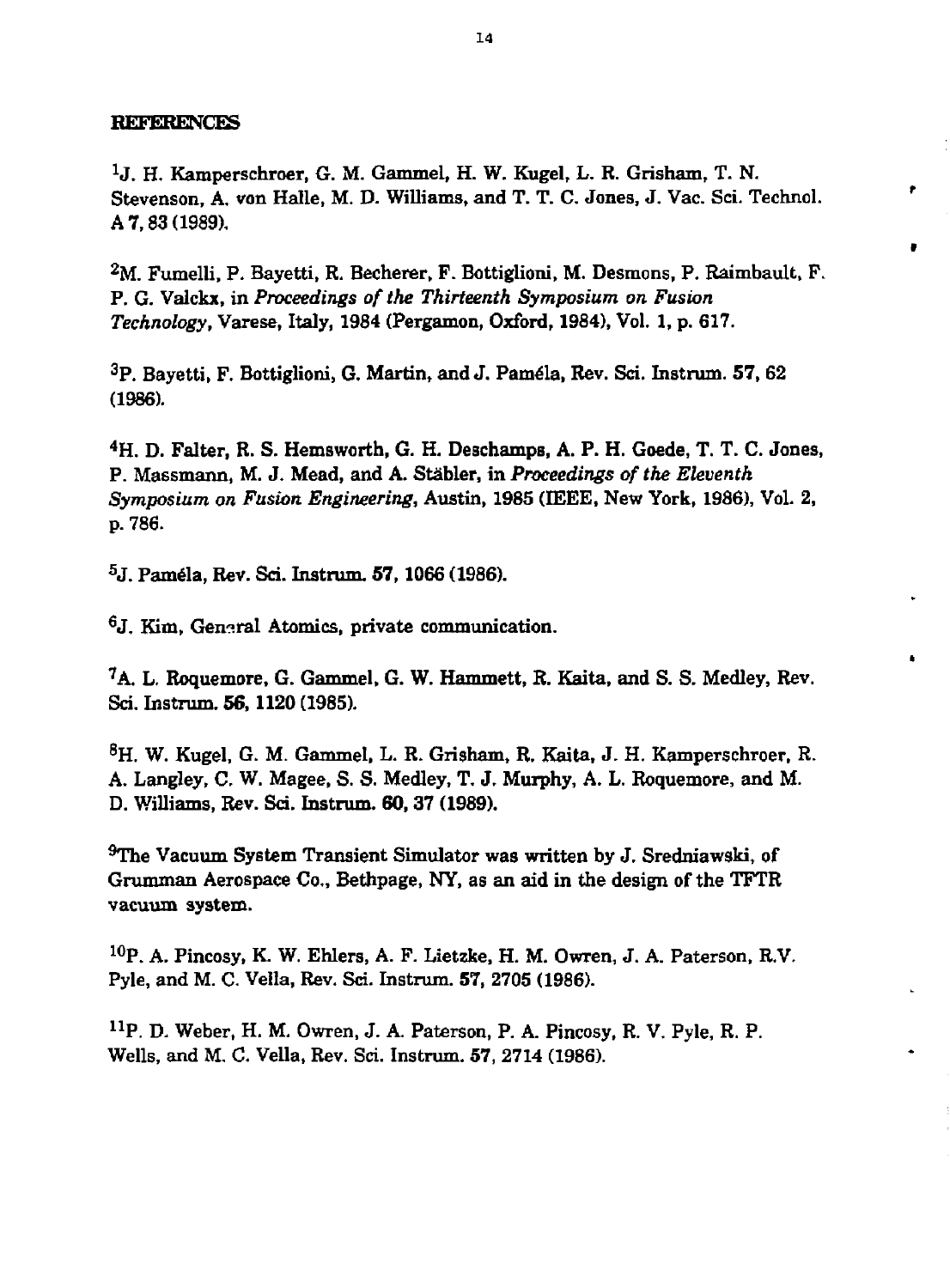**1 2M. C. Vella, W. S. Cooper, P. A. Pincosy, R. V. Pyle, P. D. Weber, and R. P. Wells, Rev. Sci. Instrum. 59, 2357 (1988).** 

**1 3L. C. Pittenger, R. R. Stone, L. E. Valby, and L. R. Pedrotti, in** *Proceedings of the Seventh Symposium on the Engineering Problems of Fusion Research,*  **Knoxville, 1977 (IEEE, NY, 1977), Vol. 1, p. 555.** 

**1 4For a complete treatment of beam neutralization see K. H. Berkner, R. V. Pyle, and J. W. Stearns, Nucl. Fusion 15, 249 (1975), or J. Kim and H. H. Haselton, J. Appl. Phys. 50,3802 (1979).** 

**1 5 J. H. Kamperschroer, L. R. Grisham, L. E. Dudek, G. M. Gammel, G. A. Johnson, H. W. Kugel, L. Lagin, T. E. O'Connor, P. A. Shah, P. Sichta, T. N. Stevenson, A. von Halle, M. D. Williams, and R. Bastasz, Rev. Sci. Instrum. (to be published).** 

**1 6 J. H. Kamperschroer, H. W. Kugel, M. A. Reale, S. L. Hayes, G. A. Johnson, J. L. Lowrance, P. A. Shah, P. Sichta, B. W. Sleaford, M. D. Williams, and P. M. Zucchino, Rev. Sci. Instrum. 58, 1362 (1987).** 

**1 7V. Elisher, V. Jacobson, and E. Theil, in** *Proceedings of the Ninth Symposium on Engineering Problems of Fusion Research,* **Chicago, 1981 (IEEE, New York, 1981), Vol. 1, p. 941.** 

**<sup>18</sup>Granville-Phillips, Co., Boulder, CO.** 

×

**1 9 J. E. Willis and K. H. Berkner, in** *Proceedings of the Ninth Symposium on Engineering Problems of Fusion Research,* **Chicago, 1981 (IEEE, New York, 1981), Vol. i, p. 798.** 

*<sup>20</sup>J.* **Pamela, "Gas Heating Effects in the Neutralizers of Neutral Beam Injection Lines," Euratom Report EUR-CEA-FC-1279, Oct. 1985.** 

**2lJ. Kim and J. H. Whealton, Nucl. Instrum. & Methods 141, 187 (1977).**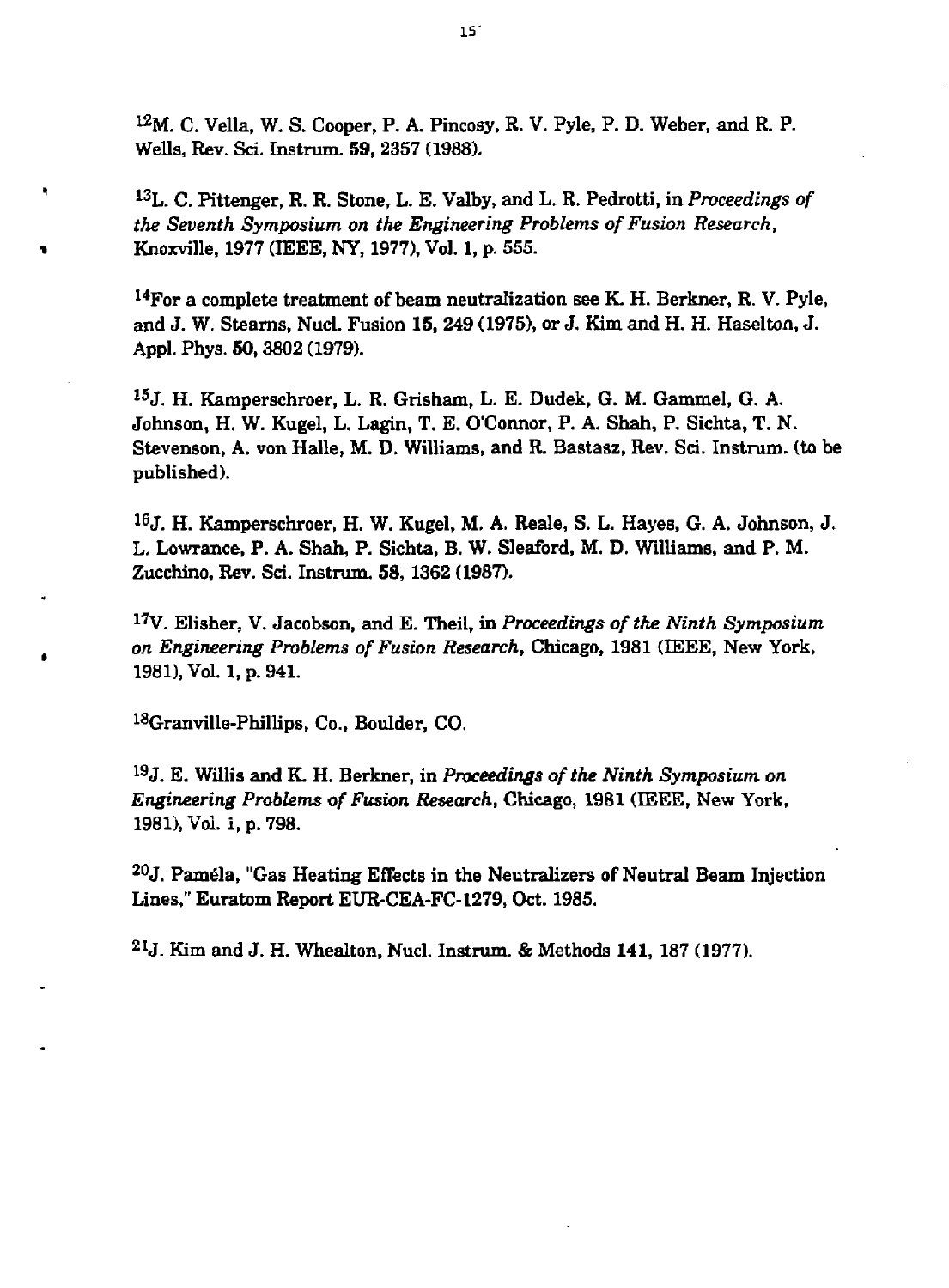Table 1. Time Constants of the Turn-on Transients for the Three Neutral Beam Constituents.

| gas throughput            | full-energy      | half-energy      | third-energy |
|---------------------------|------------------|------------------|--------------|
| $13$ torr- $\mathsf{l/s}$ | 28 <sub>ms</sub> | $\bullet\bullet$ | $24$ ms      |
| 15                        | 38               | 40 <sub>ms</sub> | 36           |
| 17                        | 40               | $-$              | 38           |
| 19                        | 47               | --               | 38           |
| 21                        | 52               | --               | 49           |

 $\bullet$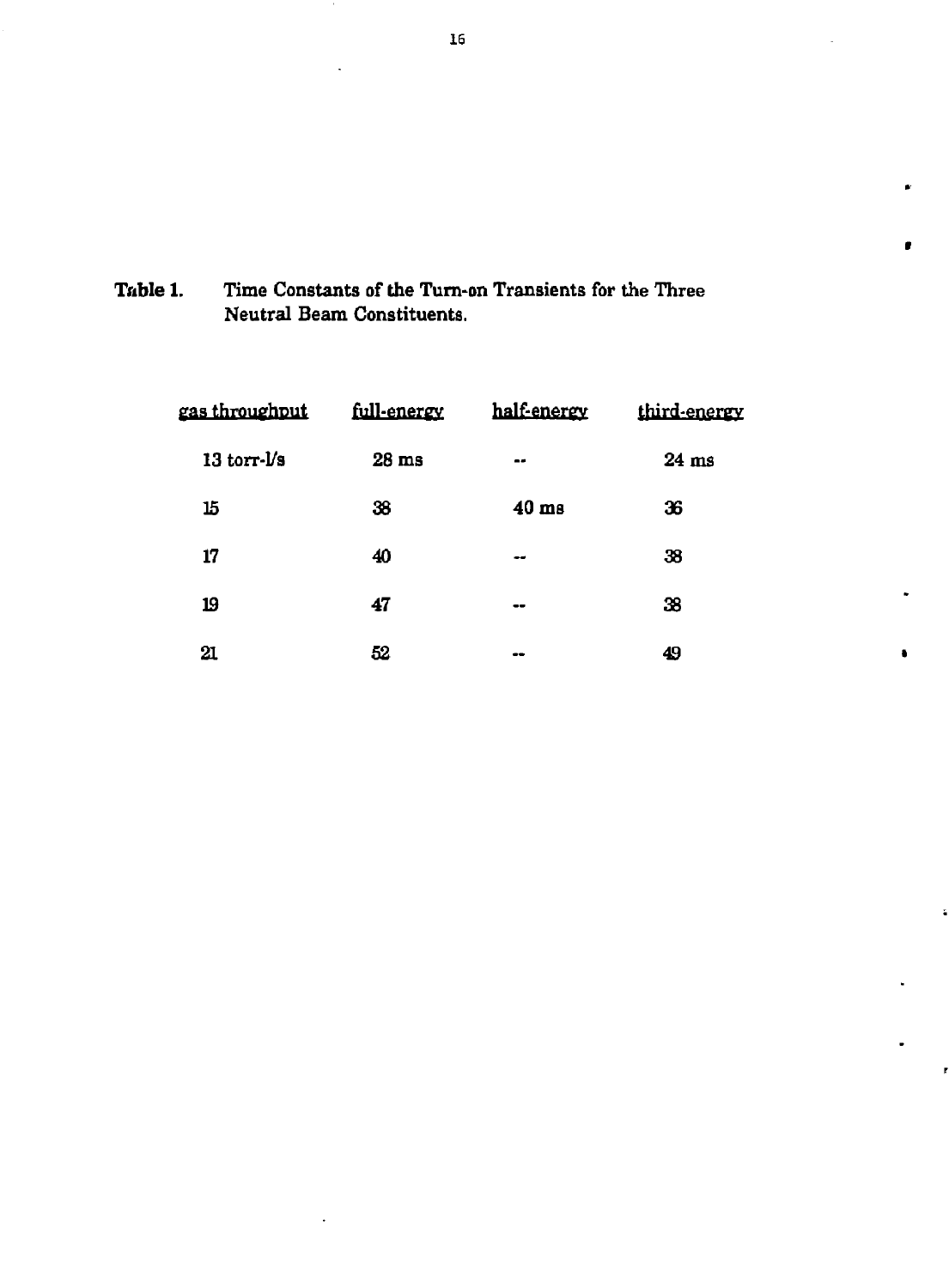| Table 2. Beam Divergences Parallel and Perpendicular to the Grid Rails |
|------------------------------------------------------------------------|
| as a Function of Gas Throughput.                                       |

 $\overline{\phantom{a}}$ 

| gas<br>throughput | beam<br>current | beam<br>voltage | perveance              | parallel<br>divergence | perpendicular<br>divergence |
|-------------------|-----------------|-----------------|------------------------|------------------------|-----------------------------|
| $13$ torr- $1/s$  | 61 A            | 100 kV          | $1.929x10^{-6}$ AV-1.5 | $0.53^{\circ}$         | $0.91^\circ$                |
| 15                | 61.7            | 100             | $1.951 \times 10^{-6}$ | 0.50                   | 0.88                        |
| 17                | ഌ               | 100             | $1.897 \times 10^{-6}$ | 0.47                   | 0.75                        |
| 19                | 61.6            | 100             | $1.948x10^{-6}$        | 0.47                   | 0.87                        |
| 21                | 61.6            | 100             | 1.948x10 <sup>-6</sup> | 0.44                   | 0.87                        |

 $\ddot{\phantom{0}}$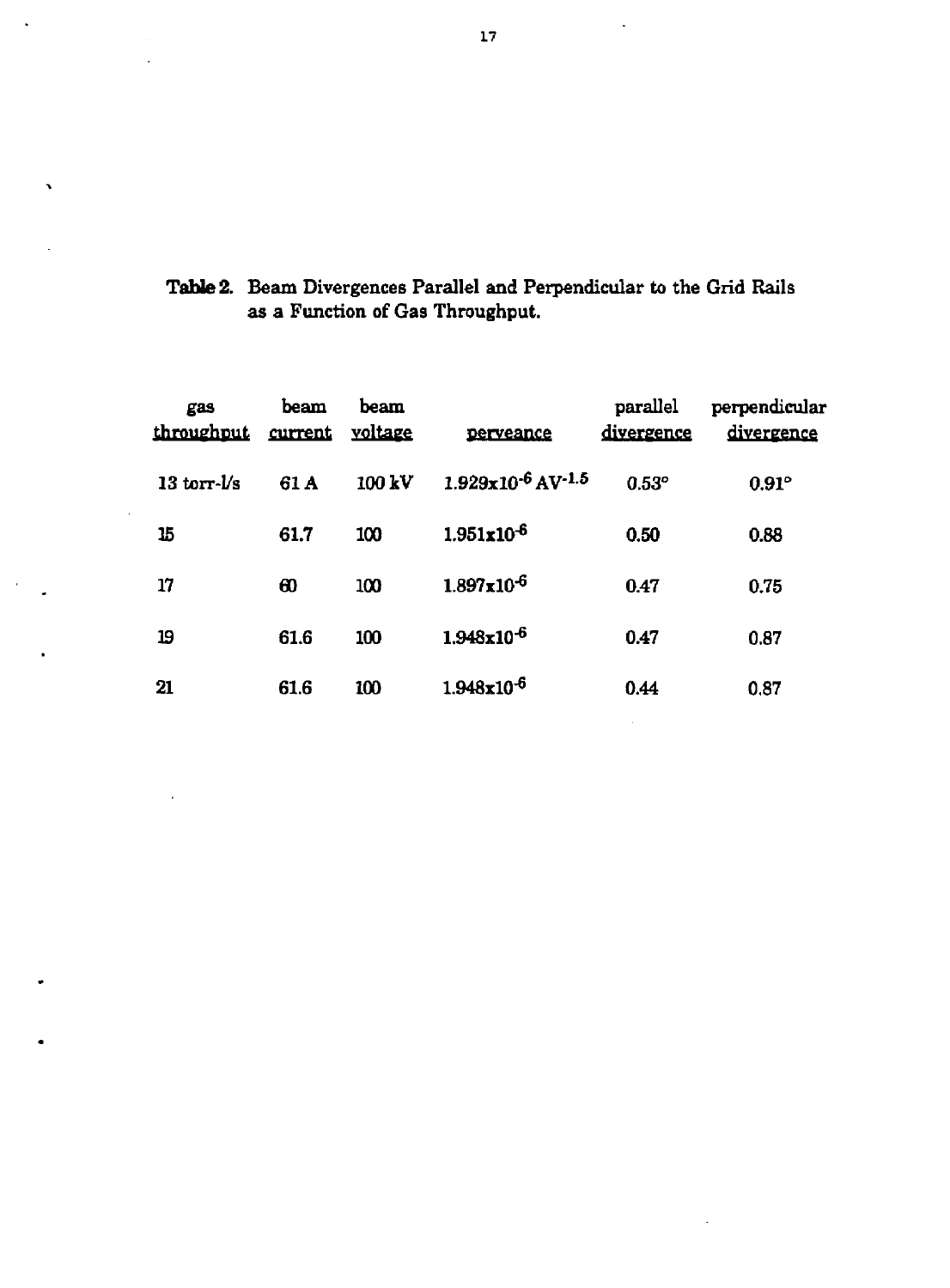# **Figure Captions**

| Figure 1. | Schematic plan view of TFTR Neutral Beam Test Facility.                                                                                                                                                                                                                                                                                                                          |
|-----------|----------------------------------------------------------------------------------------------------------------------------------------------------------------------------------------------------------------------------------------------------------------------------------------------------------------------------------------------------------------------------------|
| Figure 2. | Schematic elevation view of TFTR Neutral Beam Test Facility.                                                                                                                                                                                                                                                                                                                     |
| Figure 3. | Schematic cross-sectional view of the Charge Exchange<br>Neutral Analyzer (CENA).                                                                                                                                                                                                                                                                                                |
| Figure 4. | Neutral power fraction versus neutralizer line density. Solid<br>line is a prediction based on room temperature gas and a<br>beam composed of 78% D <sup>+</sup> , 15% D <sub>2</sub> <sup>+</sup> , and 7% D <sub>3</sub> <sup>+</sup> . Points<br>below the line are the measured data points. Points to the left of<br>the line are predictions with actual beam composition. |
| Figure 5. | CENA data at a gas throughput of 13 torr-l's into the ion<br>source; a), b), and c) are the full-, half-, and third-energy<br>components, respectively.                                                                                                                                                                                                                          |
| Figure 6. | CENA data at a gas throughput of 21 torr-Vs into the ion<br>source; a), b), and c) are the full-, half-, and third-energy<br>components, respectively.                                                                                                                                                                                                                           |
| Figure 7. | Signals from: a) ion gauge in the drift duct, b) full-energy<br>component from the CENA, and c) light emission from the drift<br>duct, all for the case of 13 torr-l/s.                                                                                                                                                                                                          |
| Figure 8. | Time dependence of the neutralizer line density, predicted by<br>the Vacuum System Transient Simulator, as a function of<br>gas throughput into the ion source. Lines a), b), c), d), and e)<br>are for gas throughputs into the ion source of 21, 19, 17, 15,<br>and 13 torr-l/s, respectively.                                                                                 |

Figure 9. Extracted beam composition as a function of gas throughput into the ion source.

 $\epsilon$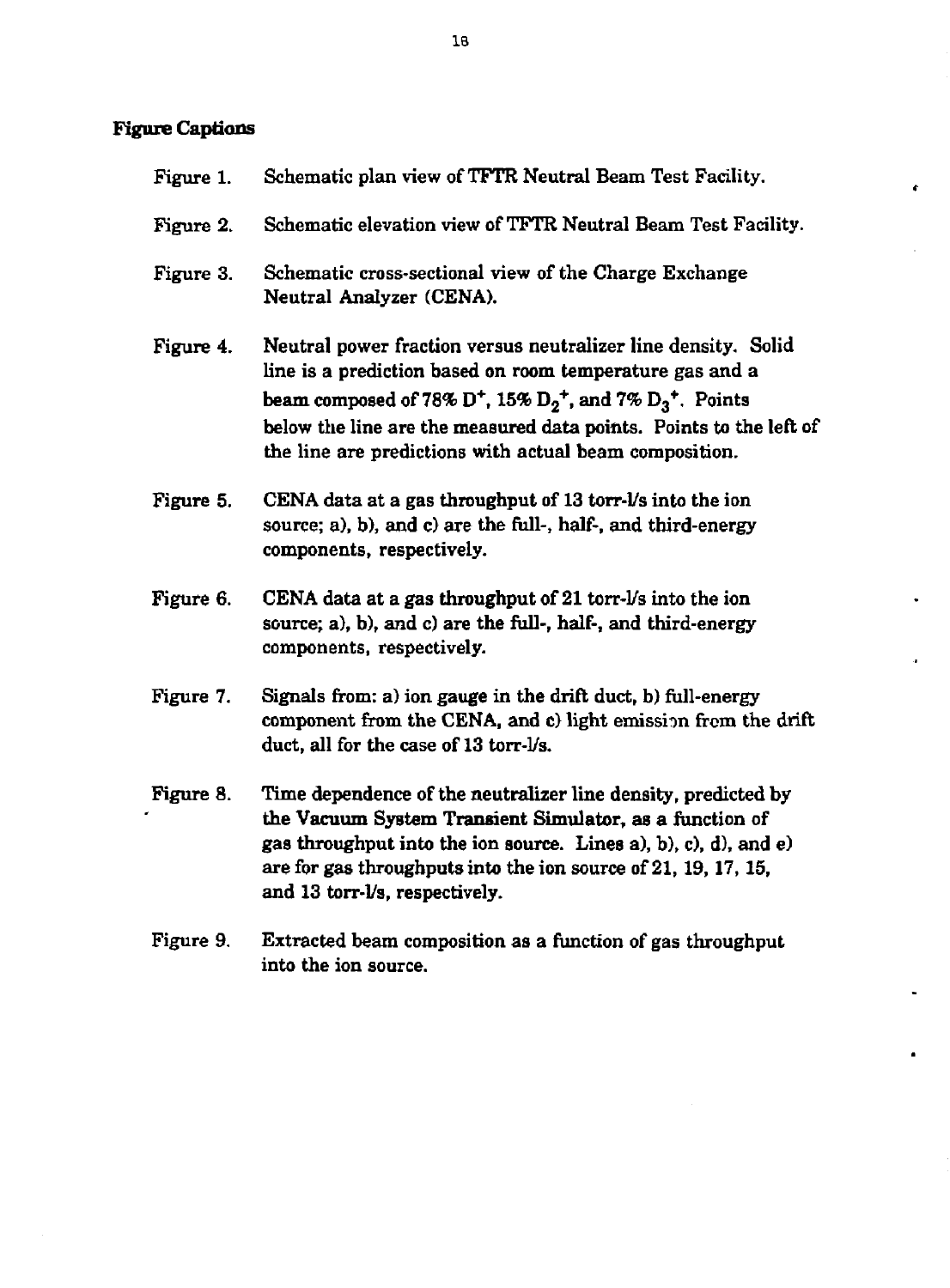- Figure 10. An ion source tune performed at a fixed extraction voltage of 95 kV. The divergence is the 1/e angular half-width measured perpendicular to the grid rails using a fit to » an array of thermocouples on the calorimeter. A parabolic fit to the data points is shown.
	- Figure 11. Typical neutral beam vertical power density profiles, at the location of the TFTR plasma, in the crests and valleys of the 720 Hz fluctuation. Divergences are 0.95" (solid line) and 1.05° (dashed line).

 $\Delta$ 

 $\bar{\underline{\mathbf{r}}}$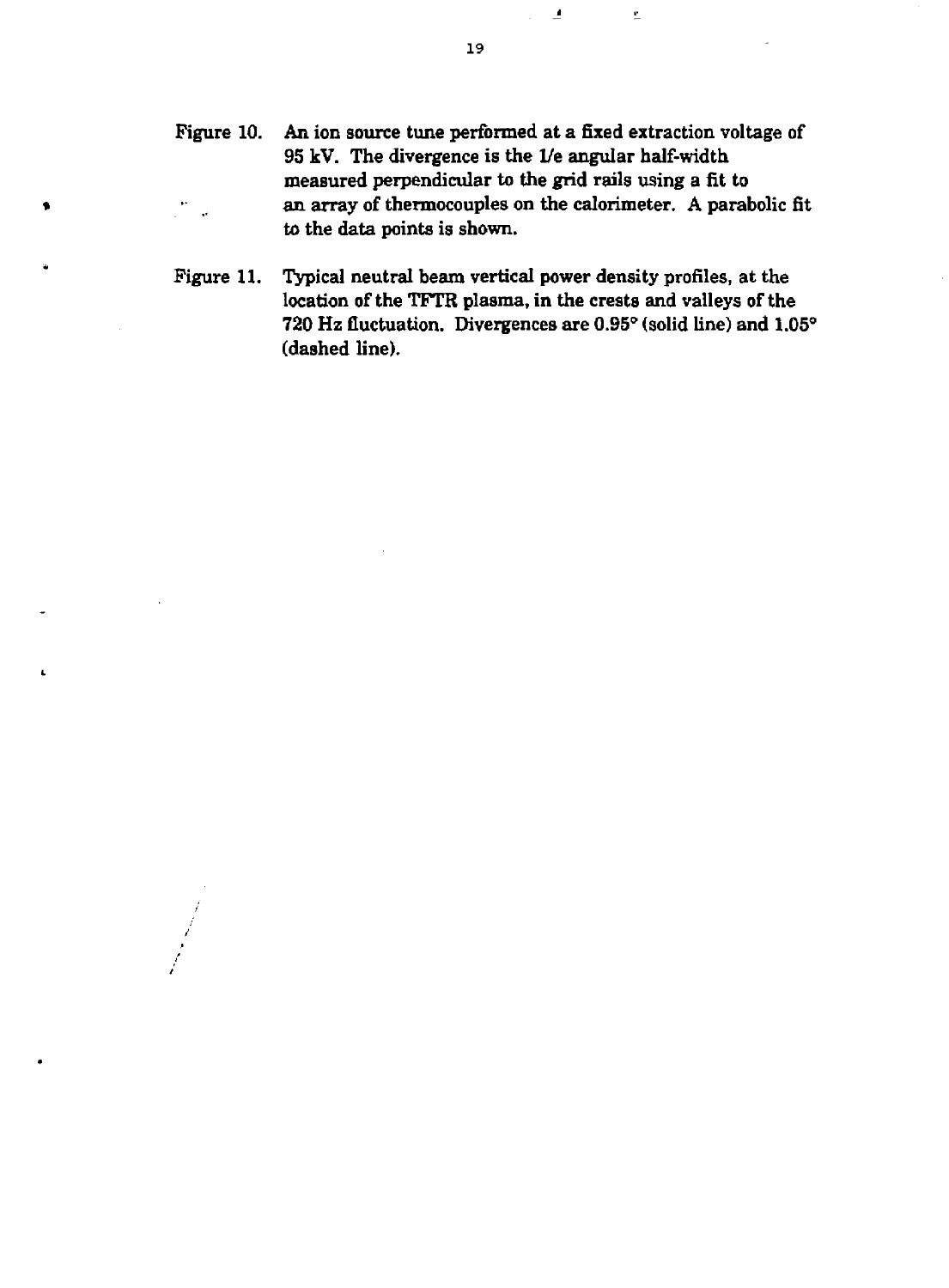

 $\Delta$ 

 $\ddot{\phantom{1}}$ 

 $\bullet$ 

 $\bullet$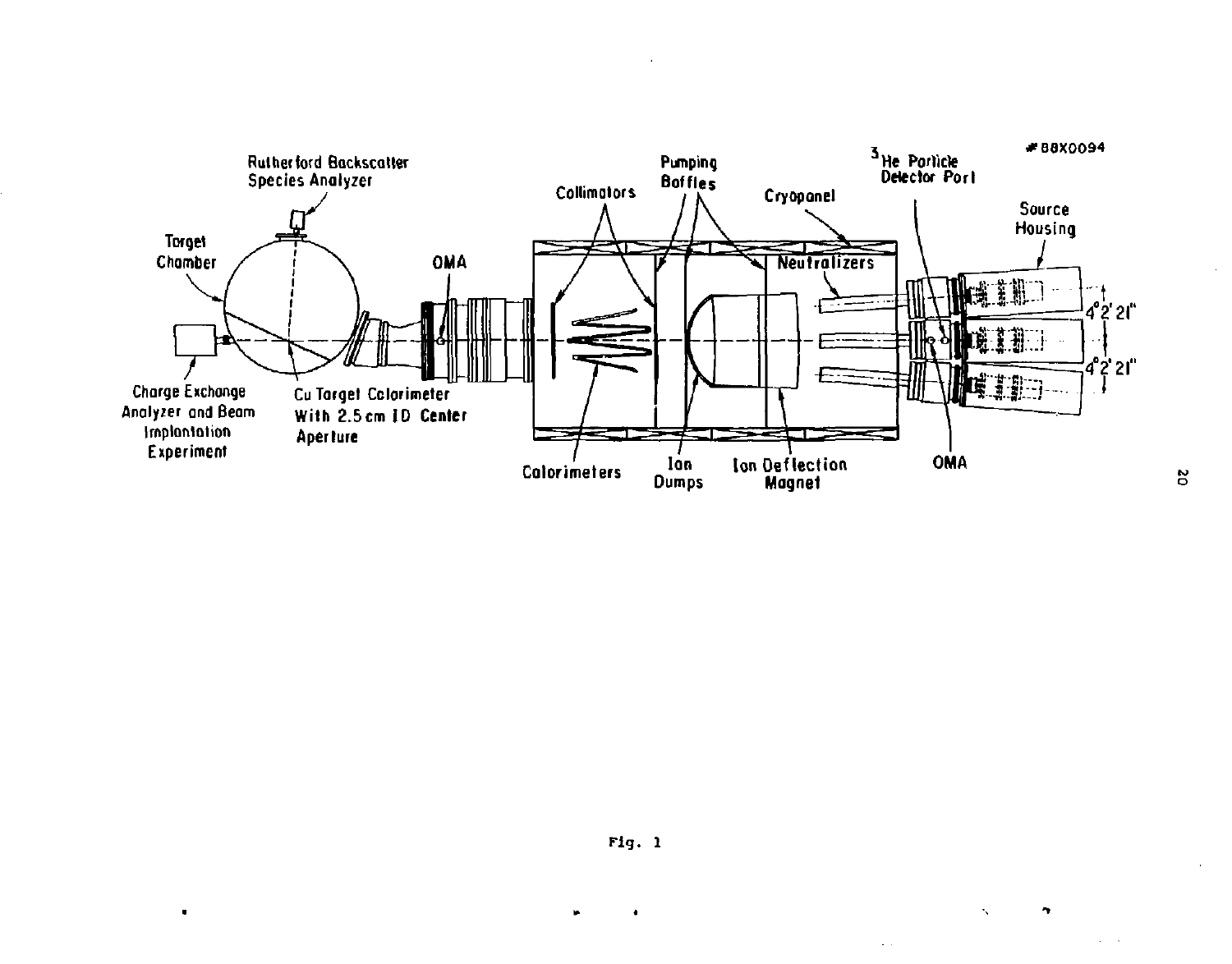

k.

 $\mathbf{r}$ 



 $\ddot{\phantom{1}}$ 

 $\mathbf{r}$ **Contractor**   $\bullet$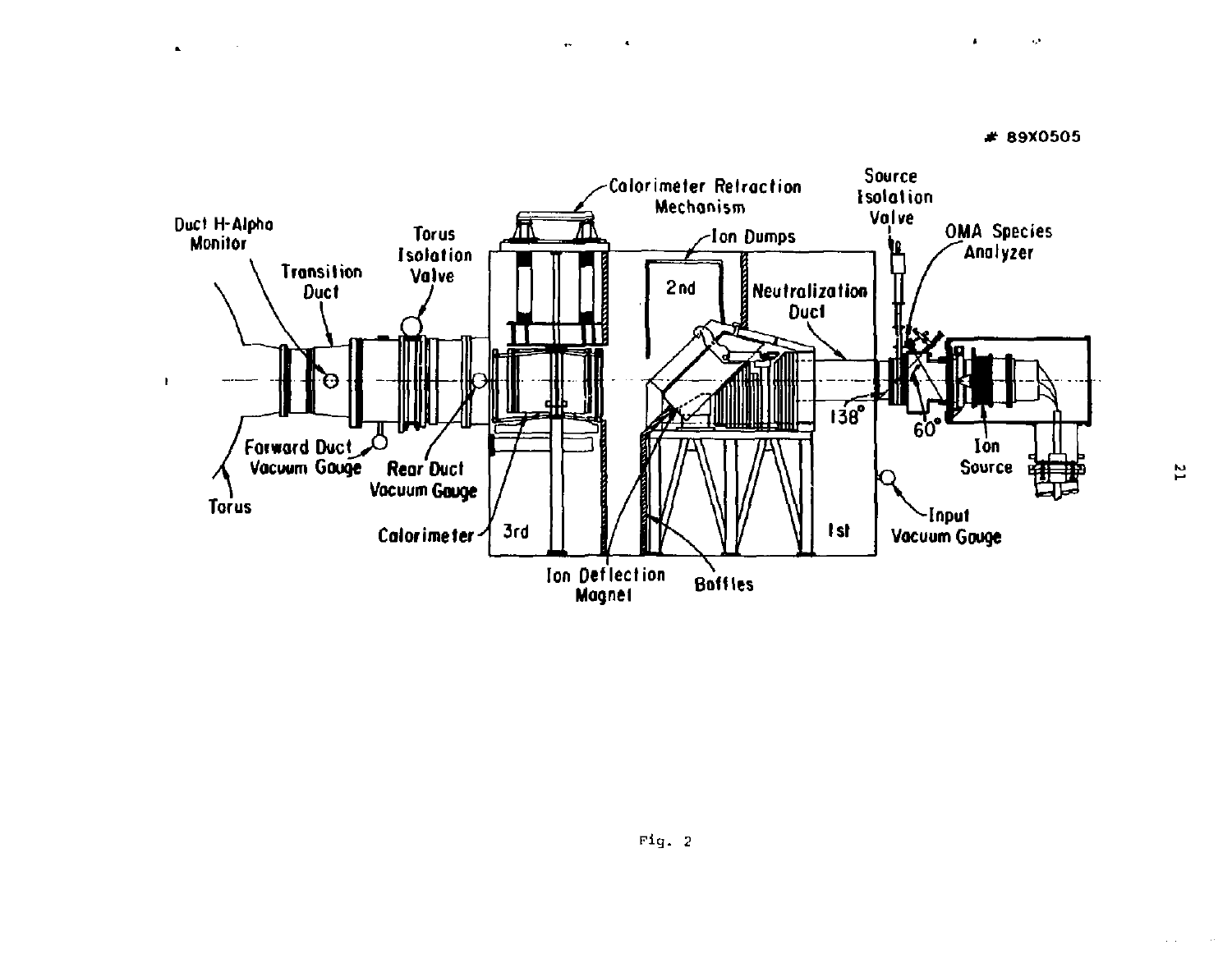

 $\overline{\phantom{a}}$ 

 $\Delta$ 



22

÷.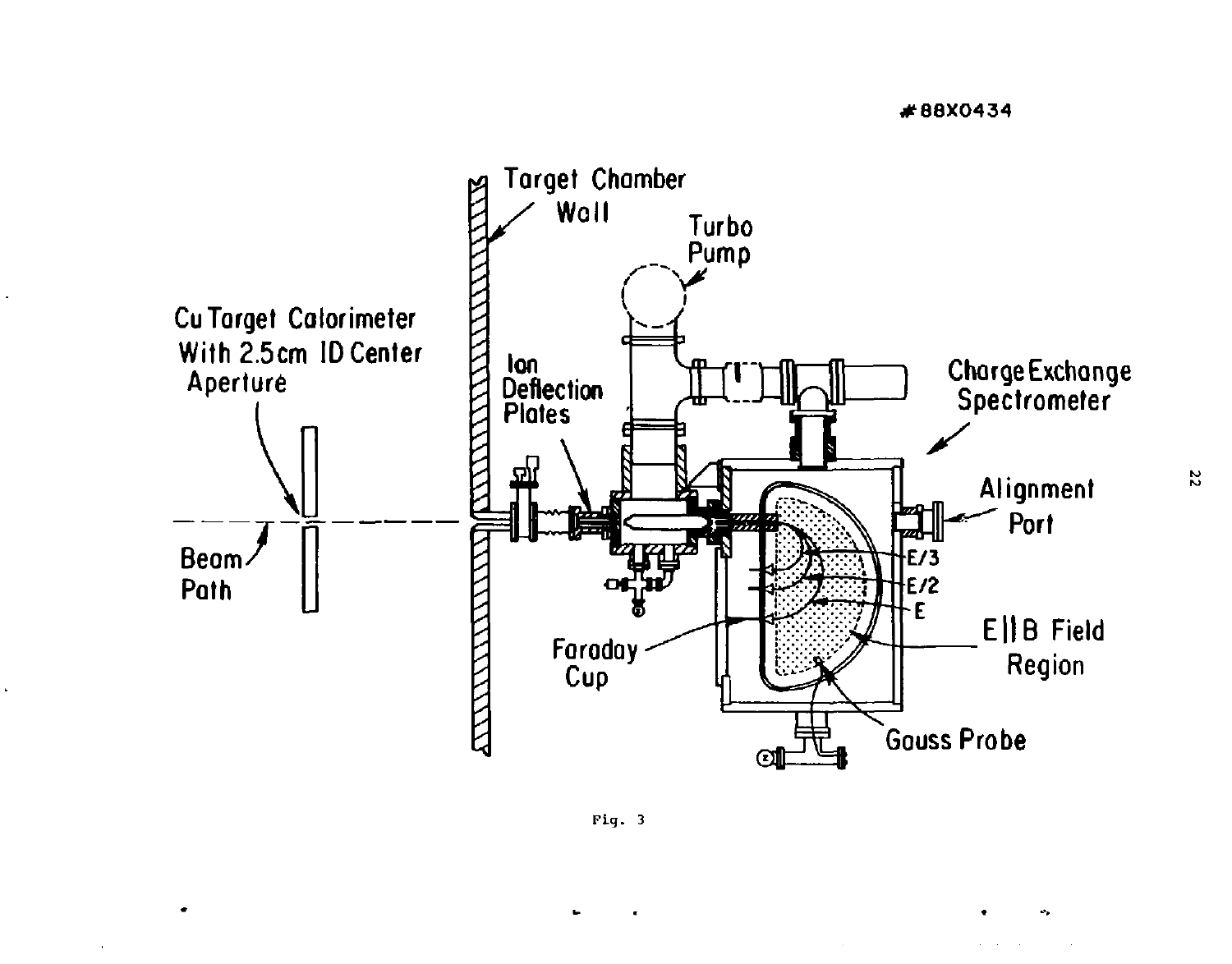

ť

Fig. 4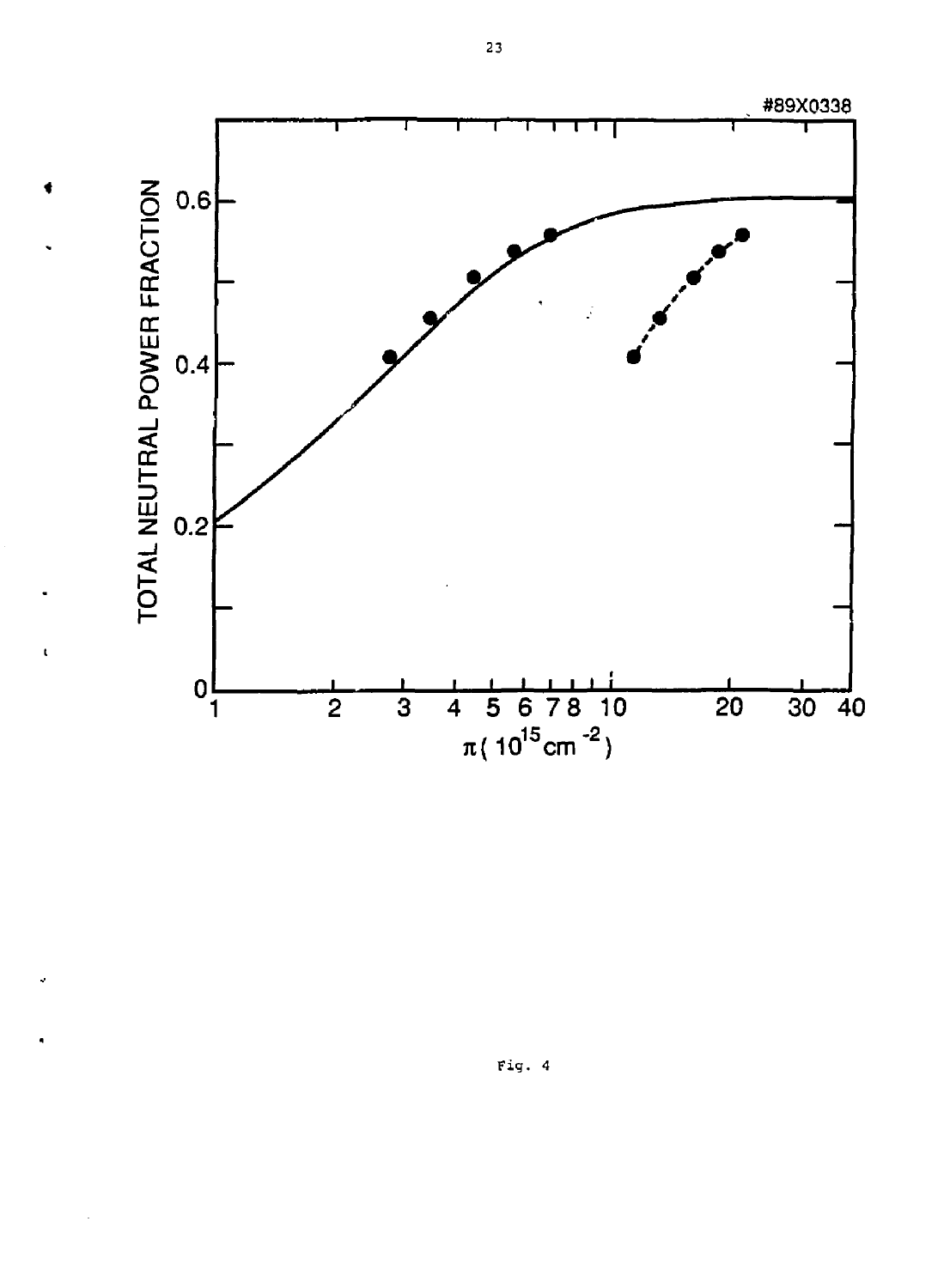

ś

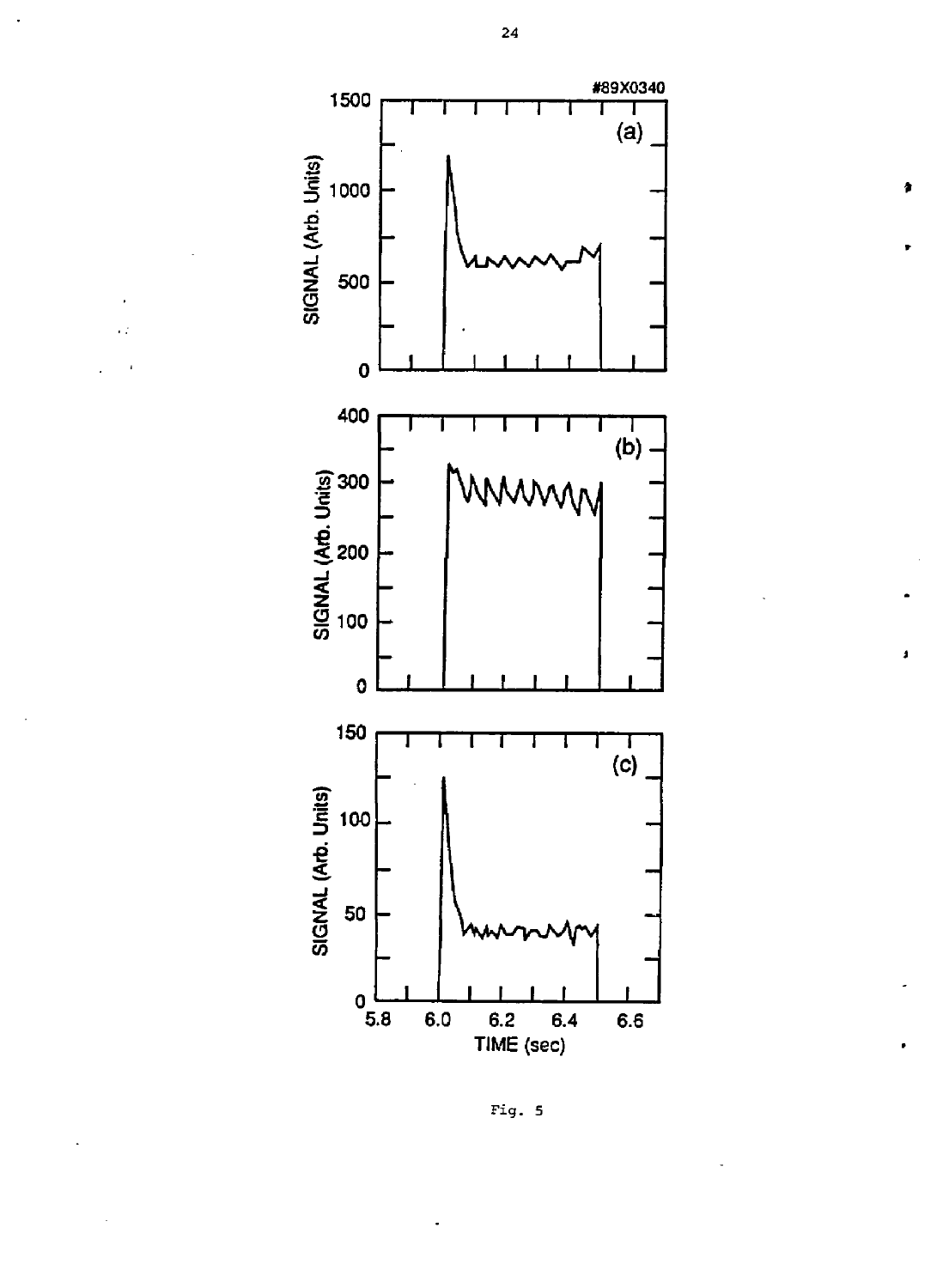



 $\bullet$ 

 $\overline{1}$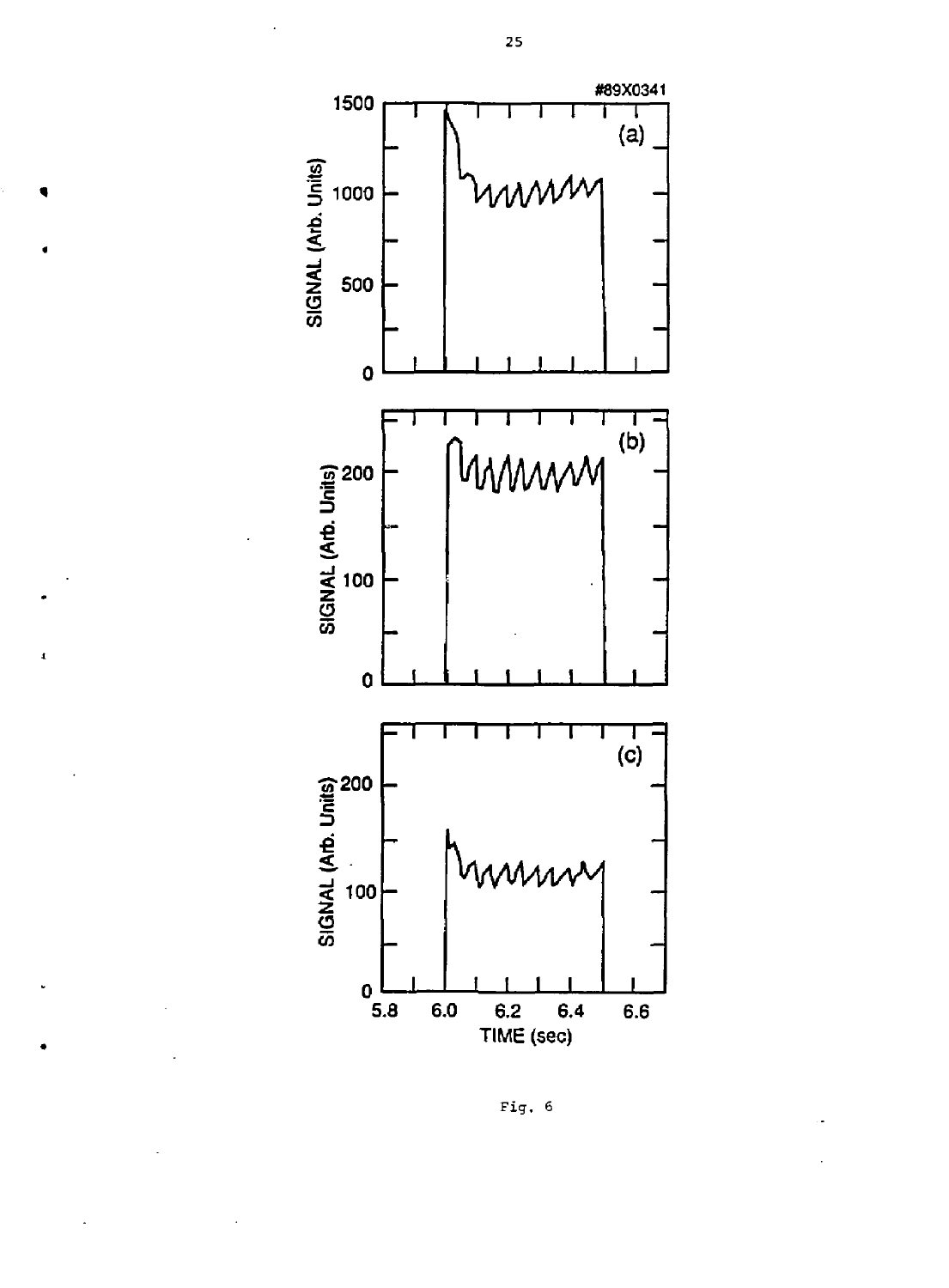

Fig. 7

S.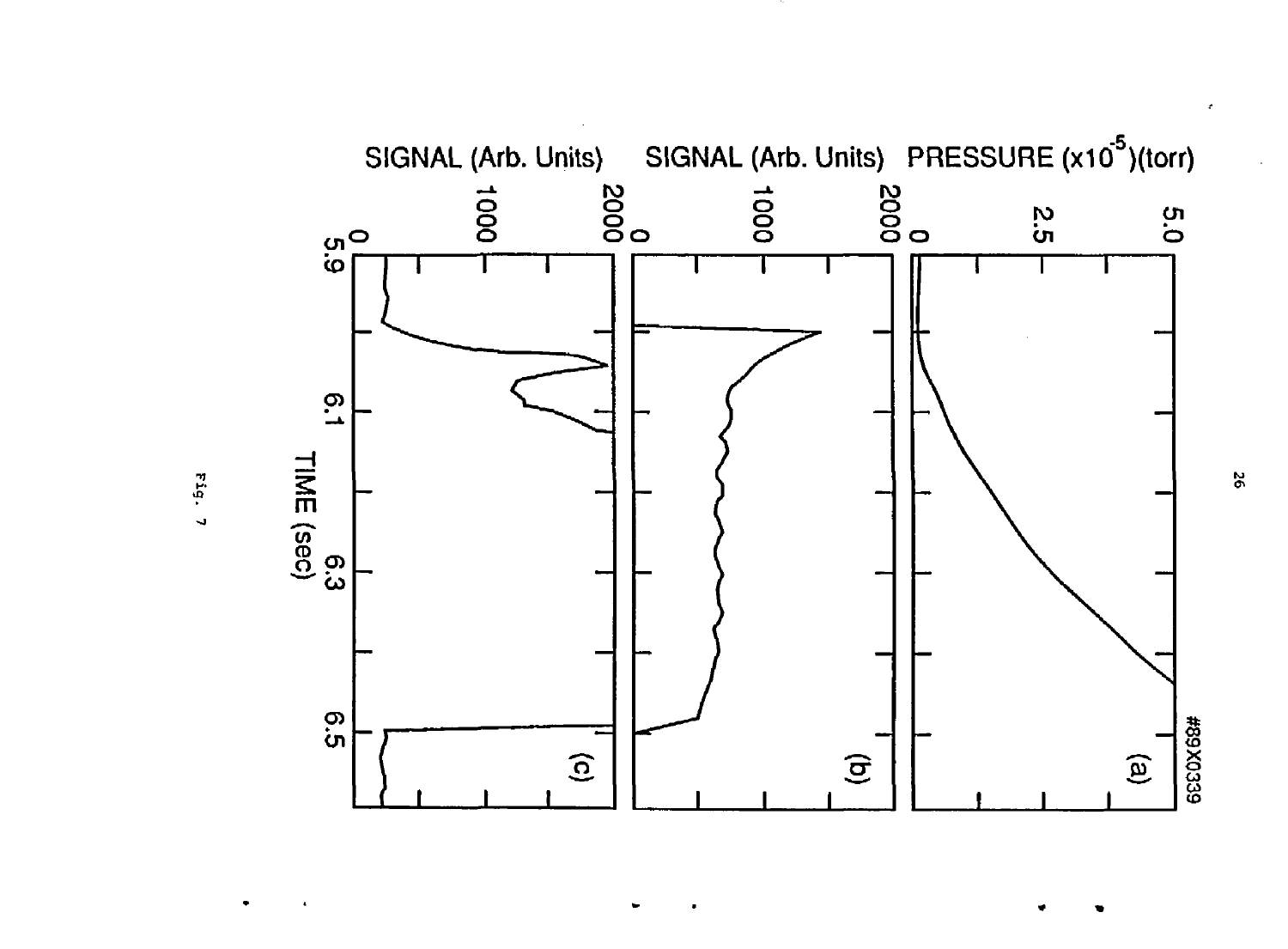

Ŋ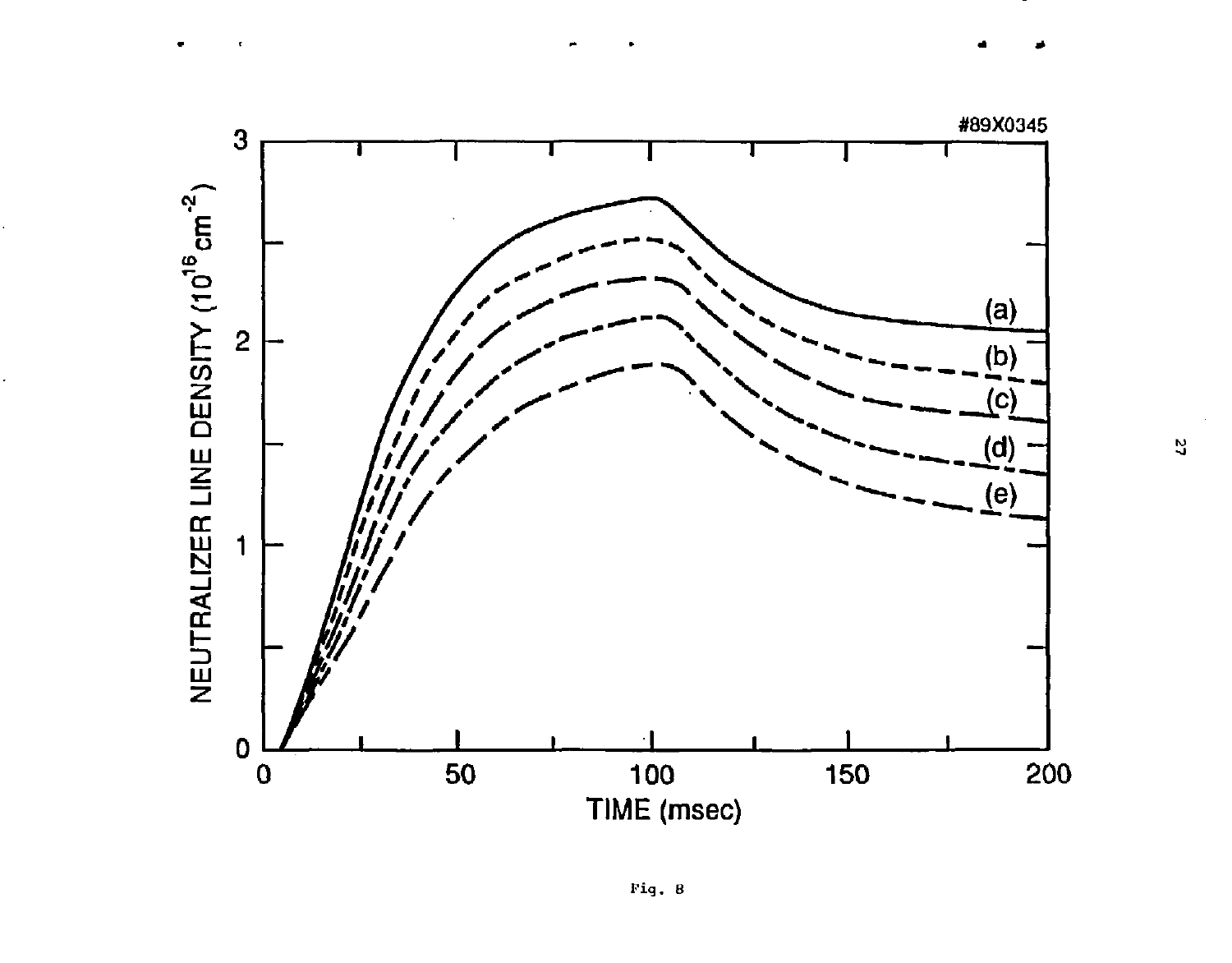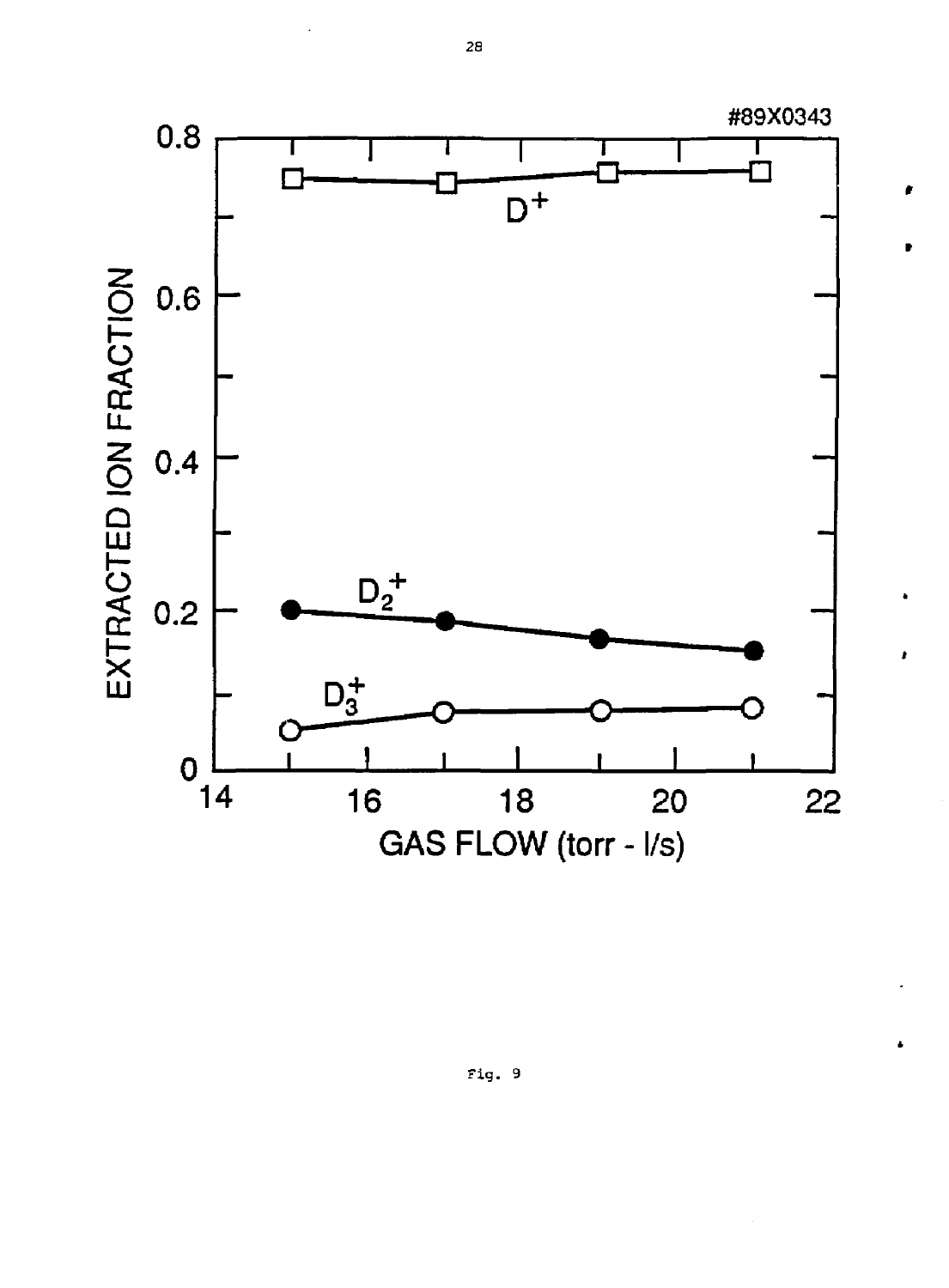

ś

Fig.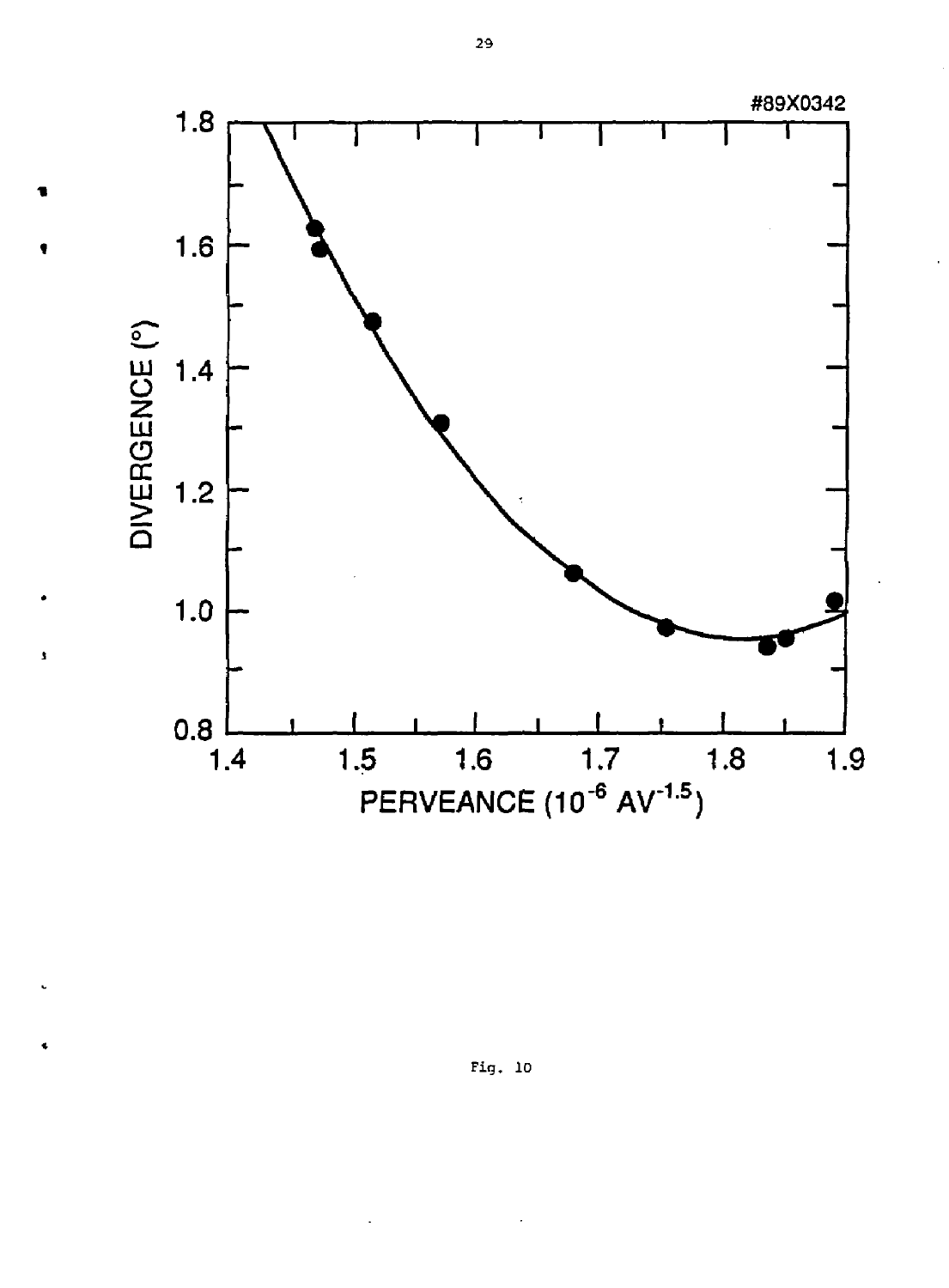



ă